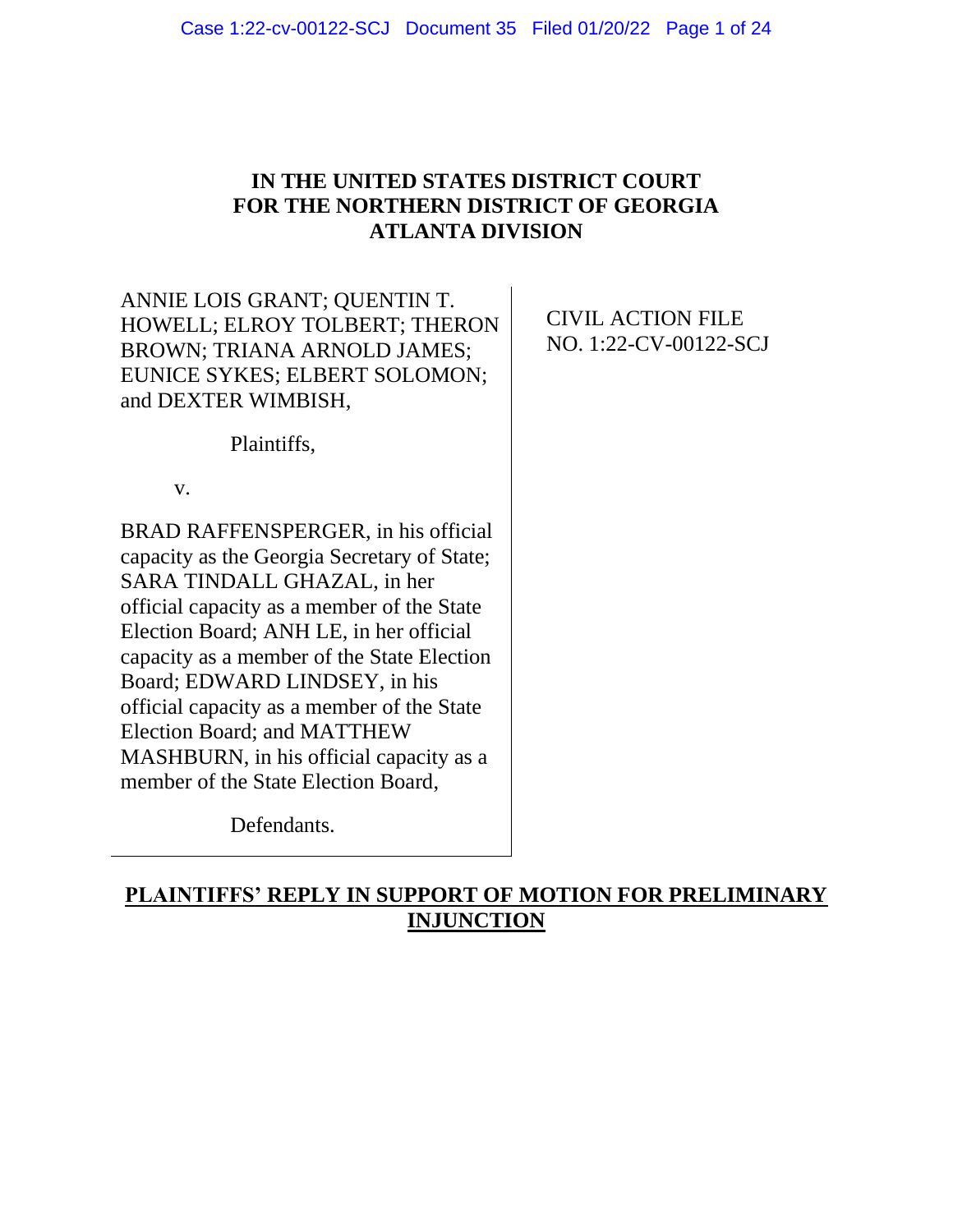# **TABLE OF CONTENTS**

| I. |                                                                        | Plaintiffs are substantially likely to succeed in showing that Georgia's                                                            |  |
|----|------------------------------------------------------------------------|-------------------------------------------------------------------------------------------------------------------------------------|--|
|    | A.                                                                     | Plaintiffs have shown that compact majority-Black State Senate<br>and House districts can be drawn in the Atlanta metropolitan area |  |
|    | <b>B.</b>                                                              | Plaintiffs have shown that voting in Georgia is racially polarized.                                                                 |  |
|    | $\mathbf{C}$ .                                                         | Plaintiffs have shown that the Senate Factors weigh in their                                                                        |  |
| Π. | The remaining preliminary injunction factors weigh in favor of relief. |                                                                                                                                     |  |
|    |                                                                        |                                                                                                                                     |  |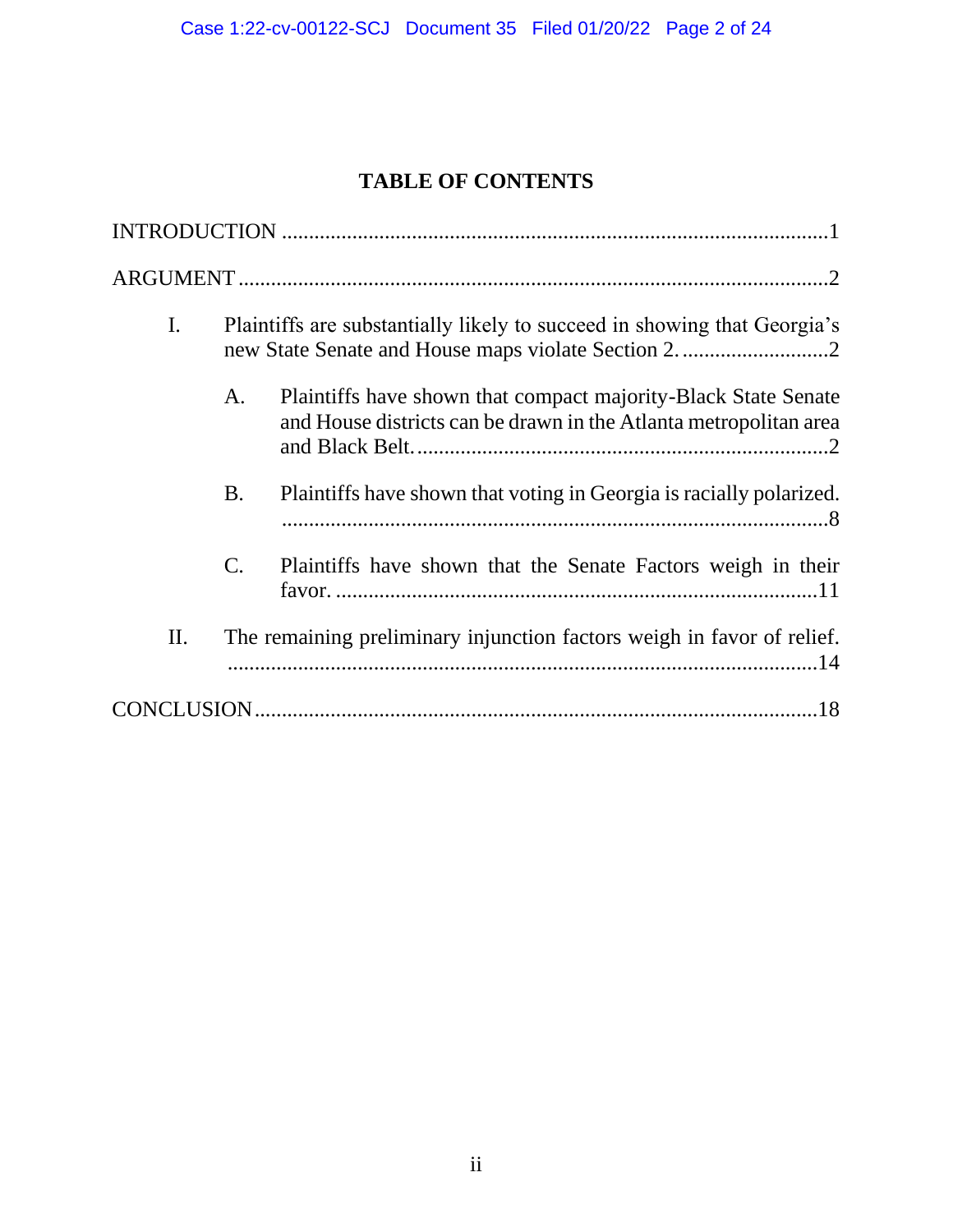#### **INTRODUCTION**

<span id="page-2-0"></span>After final enactment of Georgia's new legislative maps was delayed to stymie any legal challenges ahead of the 2022 midterm elections, Defendants now assert that there is no time to remedy multiple violations of federal law—even though election day is more than *nine months* away. Defendants cannot manufacture arbitrary deadlines to forestall relief for Georgia's Black voters. And hollow appeals to administrative convenience cannot trump "[t]he law that confronted one of this country's most enduring wrongs; pledged to give every American, of every race, an equal chance to participate in our democracy; and now stands as the crucial tool to achieve that goal." *Brnovich v. DNC*, 141 S. Ct. 2321, 2373 (2021) (Kagan, J., dissenting).

Rather than seriously contest Plaintiffs' case, Defendants mischaracterize applicable legal standards and quibble with (but neither refute nor even undermine) the evidence Plaintiffs have submitted in support of their claims. Once Defendants' distortions are corrected, the Court is left with one conclusion: Plaintiffs are substantially likely to succeed on the merits of their Section 2 claims. And because the equities favor lawful maps for the Georgia State Senate and Georgia House of Representatives—which the General Assembly or this Court can readily adopt well in advance of election day—a preliminary injunction should be issued.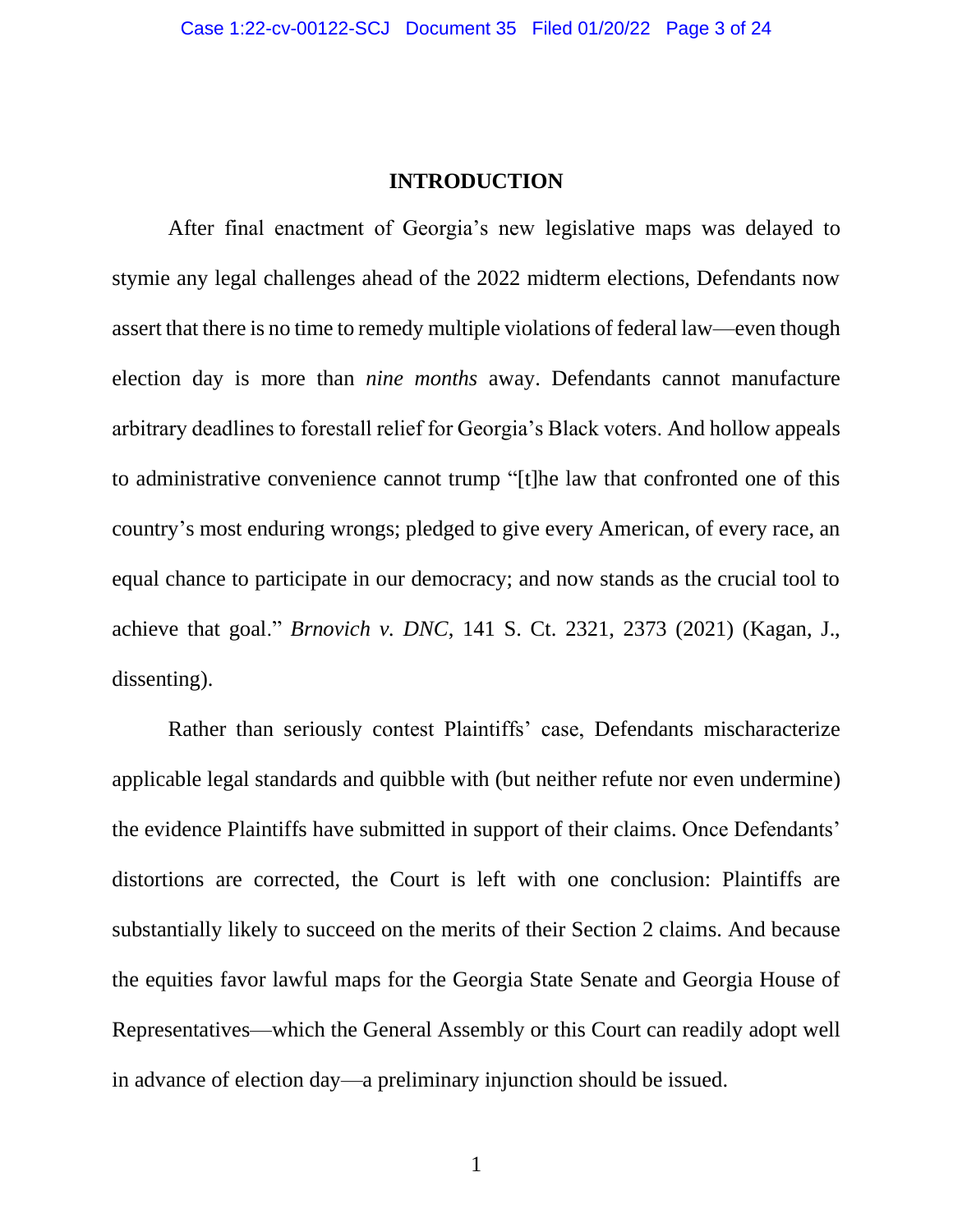### **ARGUMENT**

## <span id="page-3-1"></span><span id="page-3-0"></span>**I. Plaintiffs are substantially likely to succeed in showing that Georgia's new State Senate and House maps violate Section 2.**

Contrary to Defendants' assertions, *see* Defs.' Resp. in Opp'n to Pls.' Mot. for Prelim. Inj. ("Opp'n"), ECF No. 25, Plaintiffs are likely to prove—and, indeed, have already proven—that the Georgia Senate Redistricting Act of 2021 ("SB 1EX") and the Georgia House of Representatives Redistricting Act of 2021 ("HB 1EX") violate Section 2 of the Voting Rights Act of 1965.<sup>1</sup>

## <span id="page-3-2"></span>**A. Plaintiffs have shown that compact majority-Black State Senate and House districts can be drawn in the Atlanta metropolitan area and Black Belt.**

To satisfy the first *Gingles* precondition, Plaintiffs must show that the Black population in the relevant areas—specifically, the Atlanta metropolitan area and the central Georgia Black Belt—is "sufficiently large and geographically compact to constitute a majority in a single-member district." *Thornburg v. Gingles*, 478 U.S.

<sup>1</sup> Defendants maintain that this Court lacks jurisdiction to grant relief. *See* Opp'n 25. Plaintiffs incorporate by reference their arguments that only a single-judge district court can hear their purely statutory claims and that Section 2 confers a private right of action. *See* Pls.' Opp'n to Defs.' Mot. to Dismiss, ECF No. 24.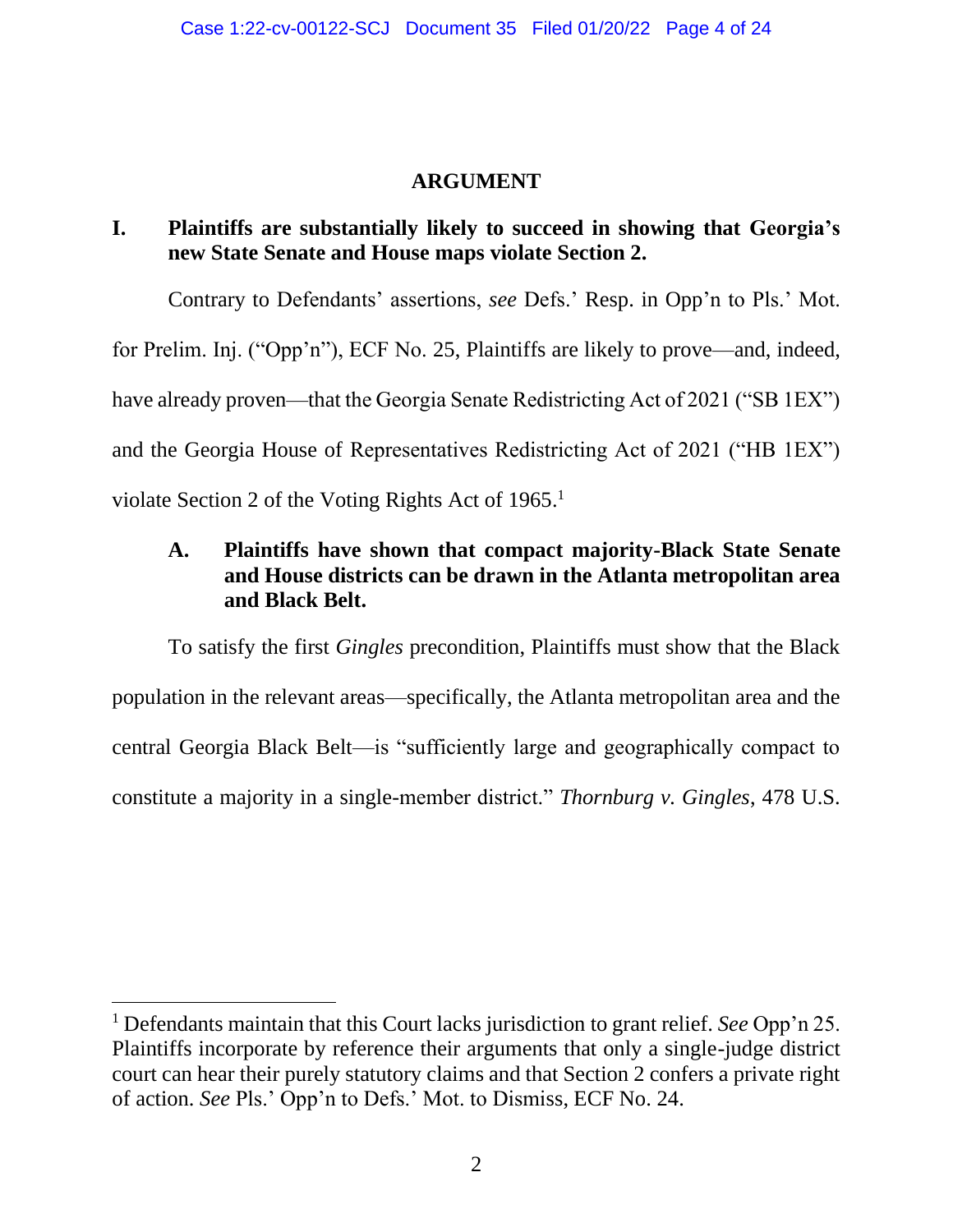30, 50 (1986). Blakeman B. Esselstyn's illustrative plans demonstrate that this requirement is easily satisfied here. *See* Ex. 1 ¶¶ 23–27, 38–43. 2

In response, Defendants first suggest that Plaintiffs have failed to demonstrate compactness because "they must demonstrate connections between the disparate geographic communities they unite that go beyond race." Opp'n 11–12. But Plaintiffs have done precisely what is required of them: "show that it would be possible to design an electoral district, consistent with traditional districting principles, in which minority voters could successfully elect a minority candidate." *Davis v. Chiles*, 139 F.3d 1414, 1425 (11th Cir. 1998); *see also LULAC v. Perry*, 548 U.S. 399, 433 (2006) ("While no precise rule has emerged governing § 2 compactness, the inquiry should take into account traditional districting principles such as maintaining communities of interest and traditional boundaries." (cleaned up) (quoting *Abrams v. Johnson*, 521 U.S. 74, 92 (1997))).

Mr. Esselstyn's illustrative majority-Black districts were drawn consistent with traditional redistricting principles such as "compactness, contiguity, and respect for political subdivisions," *Shaw v. Reno*, 509 U.S. 630, 647 (1993), which were also criteria adopted by the General Assembly to guide its own redistricting efforts. *See*

<sup>&</sup>lt;sup>2</sup> Unless otherwise noted, exhibits are attached to the Declaration of Jonathan P. Hawley, filed concurrently with Plaintiffs' motion. *See* ECF No. 20.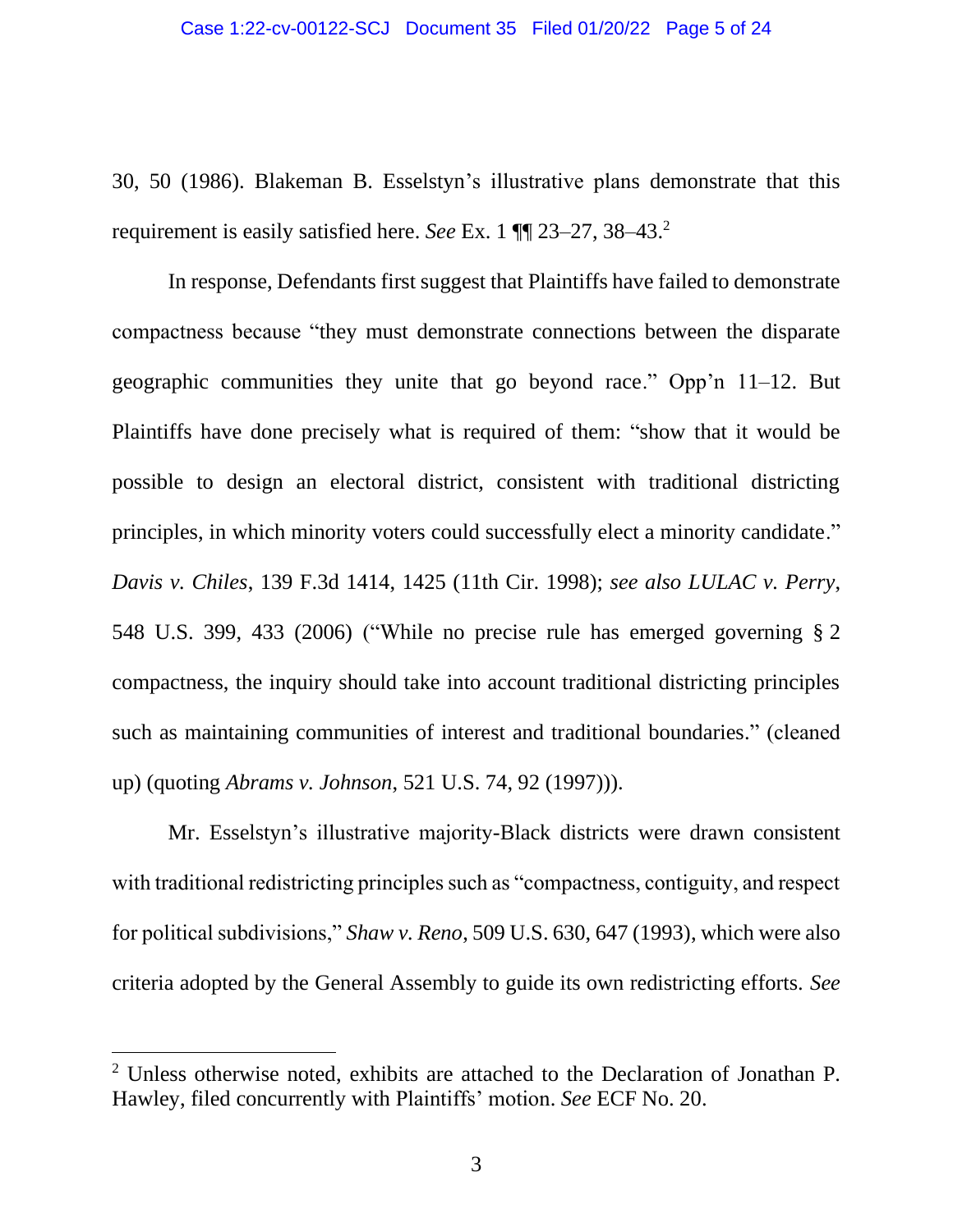Exs. 21–22. Defendants try to dispute whether Mr. Esselstyn's illustrative maps satisfy these criteria, *see* Opp'n 7–9, but "there is more than one way to draw a district so that it can reasonably be described as meaningfully adhering to traditional principles," *Chen v. City of Houston*, 206 F.3d 502, 519 (5th Cir. 2000), and an illustrative plan can be accepted even if it is "far from perfect." *Wright v. Sumter Cnty. Bd. of Elections & Registration*, 301 F. Supp. 3d 1297, 1326 (M.D. Ga. 2018), *aff'd*, 979 F.3d 1282 (11th Cir. 2020). Mr. Esselstyn's illustrative plans, which only marginally deviate from SB 1EX and HB 1EX in terms of the relevant criteria, more than adequately satisfy traditional redistricting principles and are therefore sufficiently compact for purposes of the first *Gingles* precondition. *See* Ex. 1 ¶¶ 29– 34, 44–49; Second Declaration of Jonathan P. Hawley ("Second Hawley Decl."), Ex. 1 ¶¶ 10–16 (supplemental expert report of Mr. Esselstyn describing minimal deviations between enacted maps and illustrative maps in terms of political subdivision splits and compactness).<sup>3</sup>

Defendants further claim that "Plaintiffs cannot succeed because their illustrative plans are not proper remedies." Opp'n 12–16. Their arguments do not hold up under scrutiny. Though Defendants fault Plaintiffs' illustrative plans for "not

<sup>&</sup>lt;sup>3</sup> The Second Declaration of Jonathan P. Hawley and accompanying exhibits will be filed concurrently with this reply.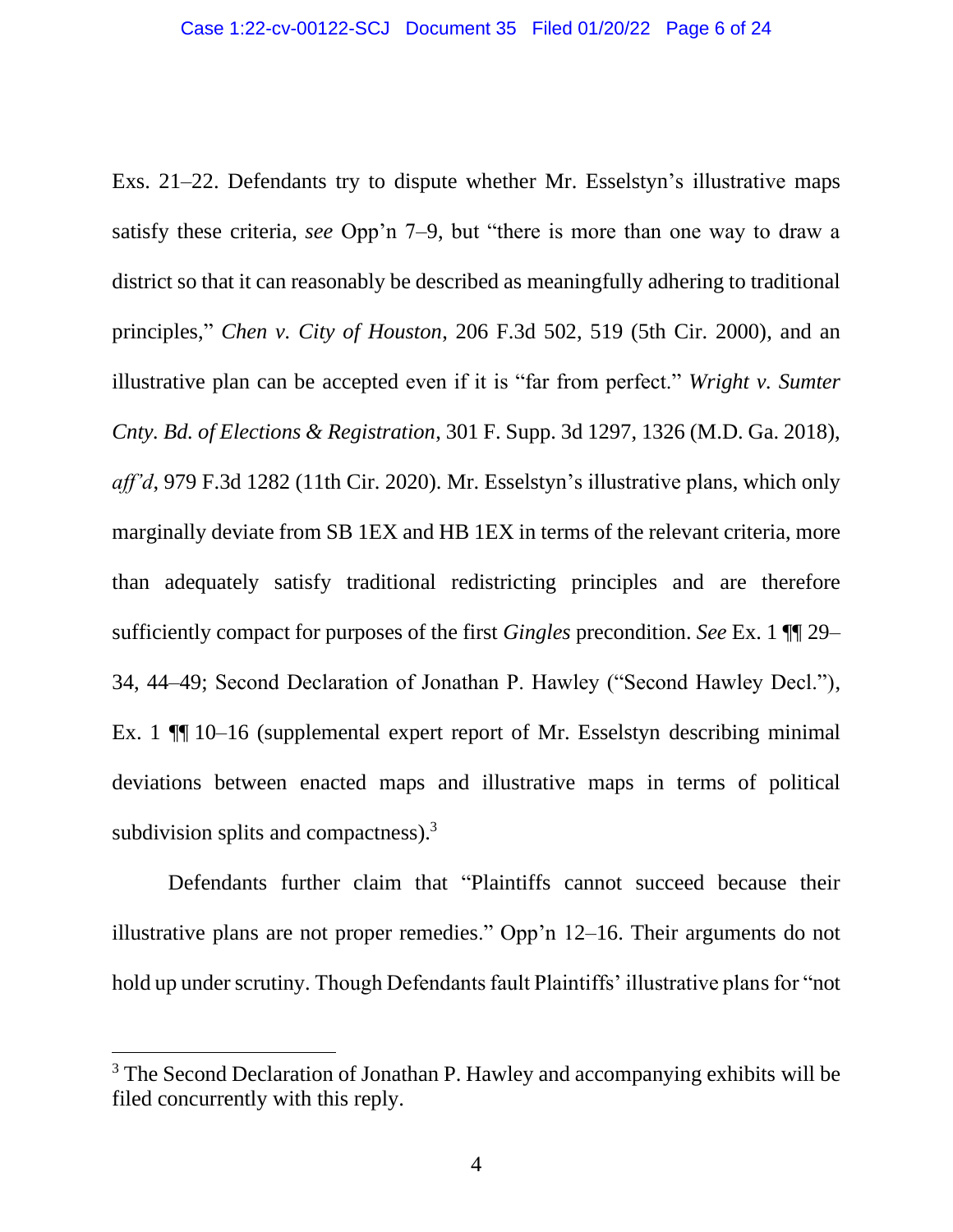defer[ring] to the legislature's policy choices for a significant number of districts," noting in particular that "[i]n pursuit of three new majority-Black Senate districts, Plaintiffs reconfigured 19 other districts and in pursuit of five new majority-Black House districts, they reconfigured 21 other districts," *id.* at 13, Defendants cite no authority holding that existing maps must be scrupulously preserved when remedying Section 2 violations. Nor would such a requirement make sense; under Section 2, Plaintiffs are *required* to demonstrate that the State could have created new majority-Black districts that do not currently exist, so they can hardly be faulted for failing to maintain the same district configurations that they claim are unlawful. Moreover, preservation of previous districts was not a criterion adopted by the General Assembly, *see* Exs. 21–22, and even if it were, "an interest in core retention cannot trump compliance with the [Voting Rights Act]." *Chestnut v. Merrill*, 446 F. Supp. 3d 908, 919 (N.D. Ala. 2020).<sup>4</sup>

<sup>4</sup> Defendants cite *Wise v. Lipscomb*, 437 U.S. 535 (1978) (plurality op.), to suggest that federal courts cannot redraw legislative maps when remedying Section 2 violations. *See* Opp'n 13–14. But *Wise* counseled legislative deference when drawing remedial maps, not when scrutinizing enacted maps. *See* 437 U.S. at 540 ("When a federal court declares an existing apportionment scheme unconstitutional, it is therefore, appropriate, whenever practicable, to afford a reasonable opportunity for the legislature to meet constitutional requirements by adopting a substitute measure . . . ."). And even then, the *Wise* Court acknowledged that "when those with legislative responsibilities do not respond, or the imminence of a state election makes it impractical for them to do so," judicial redistricting is appropriate. *Id.*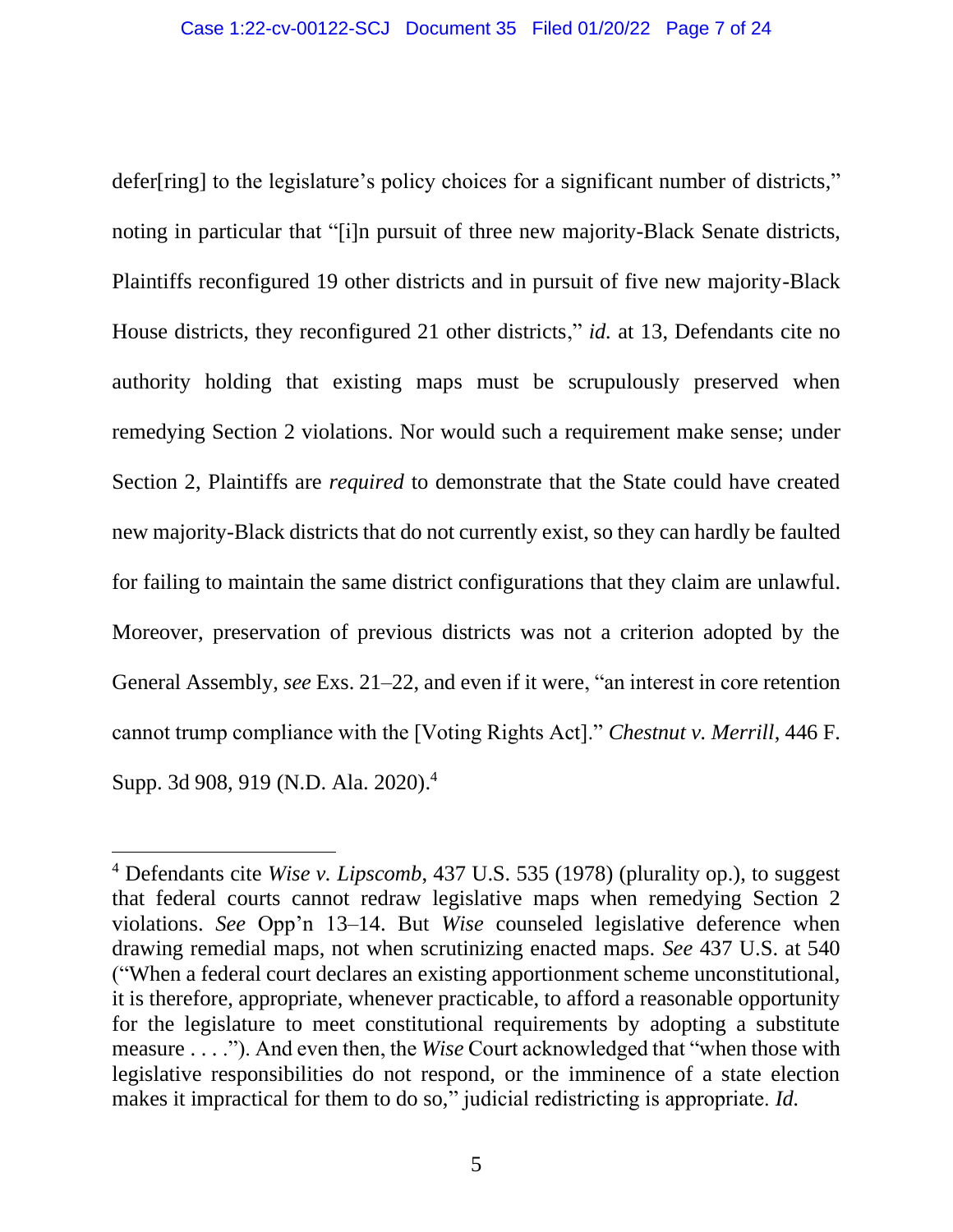Plaintiffs' proposed maps *do*, incidentally, respect a critical policy choice made by the General Assembly: both illustrative plans ensure that Georgia's legislative maps "comply with Section 2 of the Voting Rights Act of 1965," just as the legislature intended. Exs. 21–22. And Mr. Esselstyn's illustrative map accomplished this goal while limiting the number of enacted districts that must be redrawn. *See* Second Hawley Decl., Ex. 1 ¶¶ 8–9 (noting that unchanged districts "constitute significant majorities in both the State Senate and House [illustrative] plans" and that "86% of the districts are unchanged from the enacted House plan").

Finally, Defendants suggest that "the boundaries of the districts [in] the illustrative plans are 'unexplainable other than on the basis of race,' which is unconstitutional." Opp'n 14 (quoting *Miller v. Johnson*, 515 U.S. 900, 910 (1995)). Defendants are wrong as a matter of fact and as a matter of law. Factually, Mr. Esselstyn's illustrative maps are not "based predominantly on race"; his proposed districts "are compact; they are contiguous; and they respect precinct borders," *Davis*, 139 F.3d at 1425, which "serve[s] to defeat a claim that a district has been gerrymandered on racial lines." *Shaw*, 509 U.S. at 647. That race was a factor in Mr. Esselstyn's map-drawing is not impermissible, but inevitable: as the Eleventh Circuit has explained, "we *require* plaintiffs to show that it is possible to draw majority-minority voting districts." *Davis*, 139 F.3d at 1426. Indeed, "[t]o penalize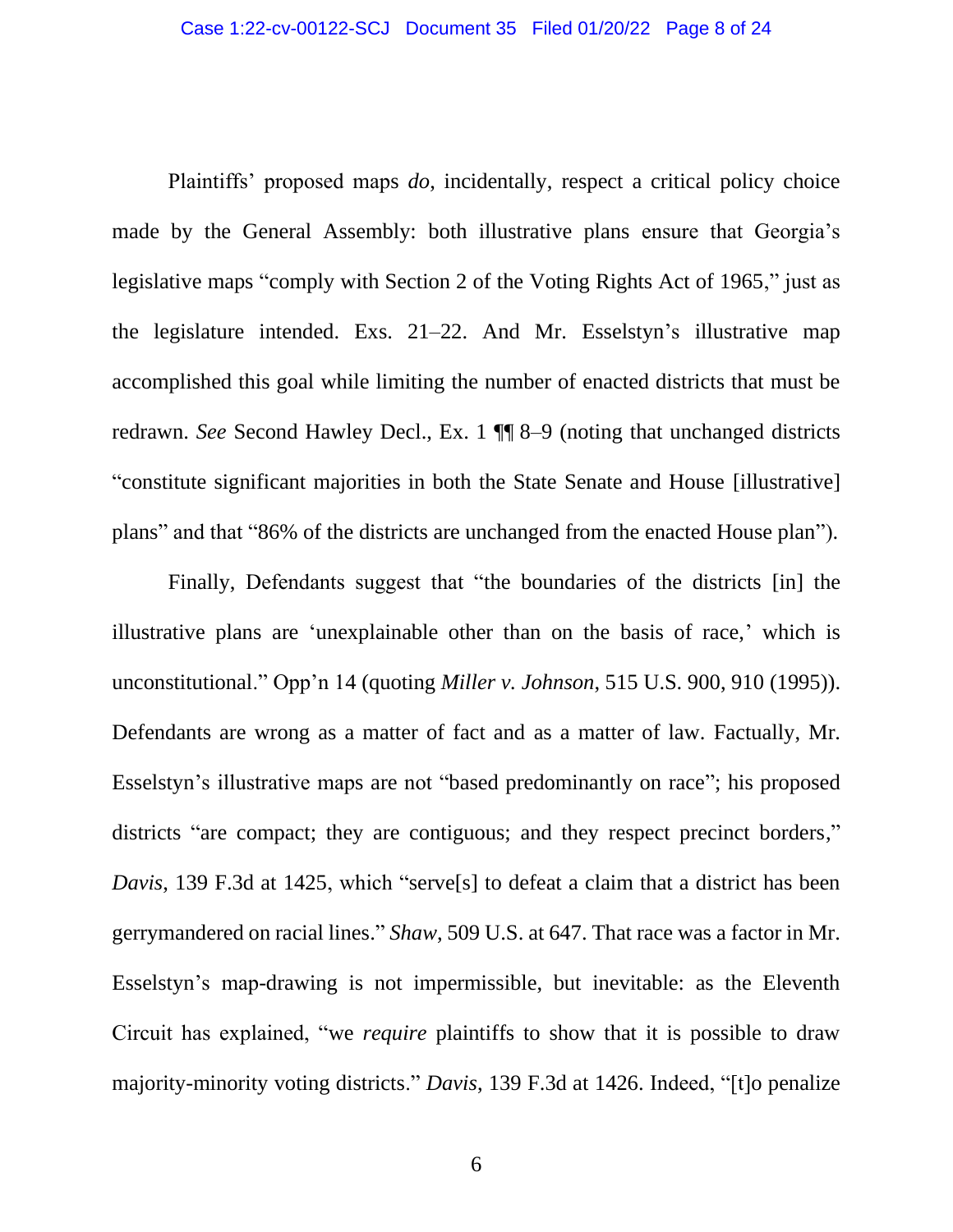[Plaintiffs] . . . for attempting to make the very showing that *Gingles*, *Nipper* [*v. Smith*, 39 F.3d 1494 (11th Cir. 1994) (en banc)], and *SCLC* [*of Ala. v. Sessions*, 56 F.3d 1281 (11th Cir. 1995) (en banc),] demand would be to make it impossible, as a matter of law, for any plaintiff to bring a successful Section Two action." *Id.* at 1425; *see also Ga. State Conf. of NAACP v. Fayette Cnty. Bd. of Comm'rs*, 118 F. Supp. 3d 1338, 1344–45 (N.D. Ga. 2015) (rejecting same argument Defendants offer here).

As a legal matter, Defendants misapply the racial gerrymandering standard to this Section 2 case. The Eleventh Circuit has expressly rejected Defendants' "attempt to apply authorities such as *Miller* to [a] Section Two case, . . . because the *Miller* and *Gingles*/*Nipper*/*SCLC* lines address very different contexts." *Davis*, 139 F.3d at 1425.

Even if the racial gerrymandering doctrine could be applied to Plaintiffs' Section 2 claims—it cannot—and even if race predominated over other factors in the illustrative plans—it does not—"a district created to comply with § 2 that uses race as the predominant factor in drawing district lines may survive strict scrutiny." *Ga. State Conf. of NAACP v. Fayette Cnty. Bd. of Comm'rs*, 950 F. Supp. 2d 1294, 1305 (N.D. Ga. 2013), *aff'd in part, rev'd in part on other grounds*, 775 F.3d 1336 (11th Cir. 2015); *see also Miller*, 515 U.S. at 916, 920 (applying strict scrutiny to racial gerrymandering claims and requiring that such maps be "narrowly tailored to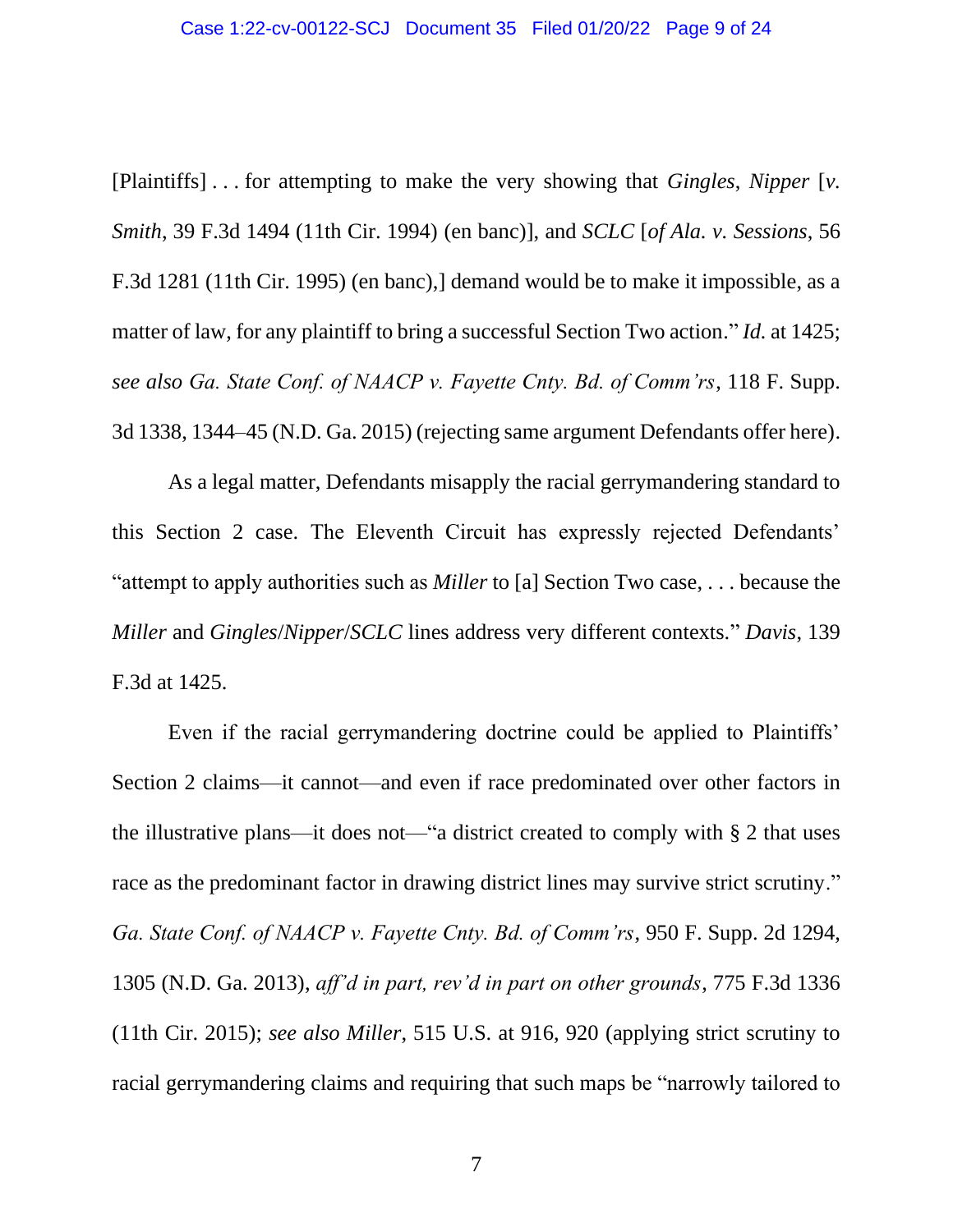achieve a compelling interest"); *Bethune-Hill v. Va. State Bd. of Elections*, 137 S. Ct. 788, 801 (2017) ("As in previous cases . . . the Court assumes, without deciding, that the State's interest in complying with the Voting Rights Act was compelling."); Exs. 21–22 ("All plans adopted by the [State Senate and House redistricting committees] will comply with Section 2 of the Voting Rights Act of 1965, as amended."). In this context, narrow tailoring does not "require an exact connection between the means and ends of redistricting," but rather just "'*good reasons*' to draft a district in which race predominated over traditional districting criteria." *Ala. Legis. Black Caucus v. Alabama*, 231 F. Supp. 3d 1026, 1064 (M.D. Ala. 2017) (quoting *Ala. Legis. Black Caucus v. Alabama*, 575 U.S. 254, 278 (2015)). Compliance with the Voting Rights Act is an indisputably "good reason" to draw districts that consider race, and therefore Plaintiffs' illustrative plans—which remedy vote dilution under Section 2—would satisfy the requirements of strict scrutiny against a hypothetical racial gerrymandering claim.

### **B. Plaintiffs have shown that voting in Georgia is racially polarized.**

<span id="page-9-0"></span>Defendants question the findings of Dr. Maxwell Palmer—who clearly demonstrated that Black Georgians are politically cohesive, that white Georgians engage in bloc voting to defeat Black-preferred candidates, and that voting in Georgia is racially polarized, *see* Pls' Mem. of Law in Supp. of Mot. for Prelim. Inj.

8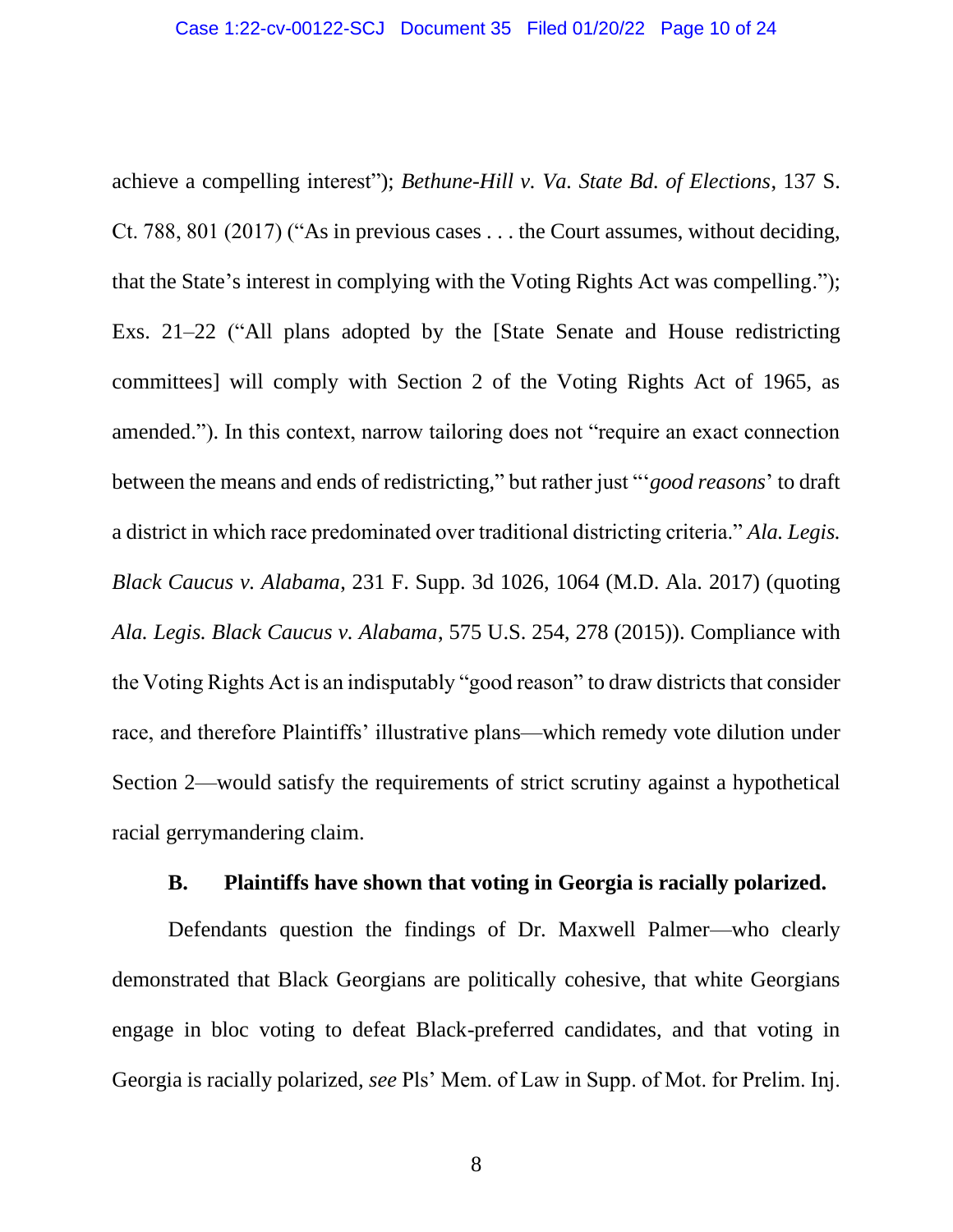10–12, 18, ECF No. 19-1; Ex. 2—by suggesting that "partisanship explains the polarization better than race." Opp'n 16–18.

Defendants once again try to move the goalposts. The Eleventh Circuit has never held that Section 2 requires a determination that voters are motivated by race when evaluating the existence of racially polarized voting. In fact, it has indicated the *opposite*, reversing a district court's insistence that a Section 2 plaintiff "indicate that race was an overriding or primary consideration in the election of a candidate." *City of Carrollton Branch of NAACP v. Stallings*, 829 F.2d 1547, 1556 (11th Cir. 1987). In so doing, the court reiterated the *Gingles* plurality position on this issue: "racially polarized voting, as it relates to claims of vote dilution, refers only to the existence of a correlation between the race of voters and the selection of certain candidates." *Id.* at 1557 (quoting *Gingles*, 478 U.S. at 74); *see also Gingles*, 478 U.S. at 73 ("All that matters under § 2 and under a functional theory of vote dilution is voter behavior, not its explanations."). Thus, "Plaintiffs need not prove causation or intent in order to prove a prima facie case of racial bloc voting and defendants may not rebut that case with evidence of causation or intent." *Carrollton Branch of NAACP*, 829 F.2d at 1557–58 (quoting *Gingles*, 478 U.S. at 74). 5

<sup>5</sup> Defendants cite *Solomon v. Liberty County Commissioners*, 221 F.3d 1218 (11th Cir. 2000) (en banc), to support their argument that proof of causation is needed as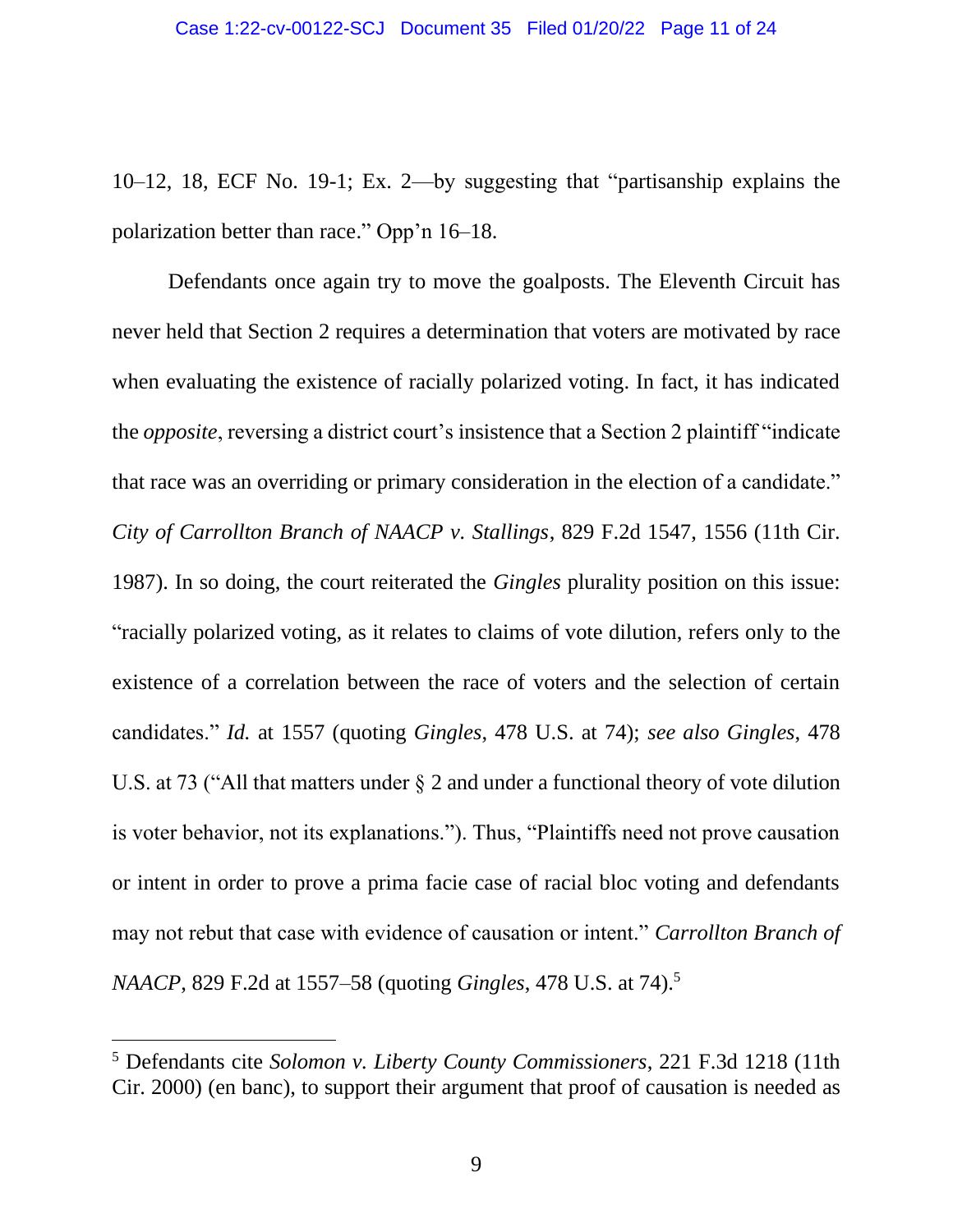At any rate, even under Defendants' theory of Section 2, it would be *their* burden to "affirmatively prove . . . that racial bias does *not* play a major role in the political community." *Nipper*, 39 F.3d at 1524–26 & nn.60, 64 (op. of Tjoflat, C.J.) (emphasis added) (quoting *Solomon v. Liberty County*, 899 F.2d 1012, 1034 (11th Cir. 1990) (en banc) (Tjoflat, C.J., specially concurring)).<sup>6</sup> Defendants have fallen woefully short of meeting that burden. Their only evidence is the simple observation that "[t]he support of Black voters for candidates in every race [Dr. Palmer] analyzes are virtually identical," which "holds true for every general election Republican versus Democratic matchup Dr. Palmer analyzed, regardless of the race of the candidate." Opp'n 16. But this phenomenon is just as consistent with *racially*

part of the racially polarized voting inquiry. But the district court decision that the en banc Eleventh Circuit affirmed concluded that Section 2 liability is *not* dependent upon the subjective thoughts of voters. *See Solomon v. Liberty County*, 957 F. Supp. 1522, 1543 (N.D. Fla. 1997) ("[T]he presence or absence of racial bias within the voting community is not dispositive of whether liability has been established under Section 2."). Moreover, aside from the single-sentence dictum Defendants cite, the Eleventh Circuit's decision did not discuss any causation requirement for the racially polarized voting analysis; rather, it focused on Senate Factors Seven (minority candidate success) and Nine (tenuousness of the policy at issue).

<sup>6</sup> While his opinion is often referred to as the "plurality opinion" in *Nipper*, then-Chief Judge Tjoflat's discussion of this issue was joined by only one other judge. The remainder of the en banc court refused to join it, either because it was unnecessary to reach the outcome of the case, *see id.* at 1547 (Edmondson, J., concurring in the opinion in part and concurring in the result), or out of explicit disagreement, *see id.* (Hatchett, J., dissenting).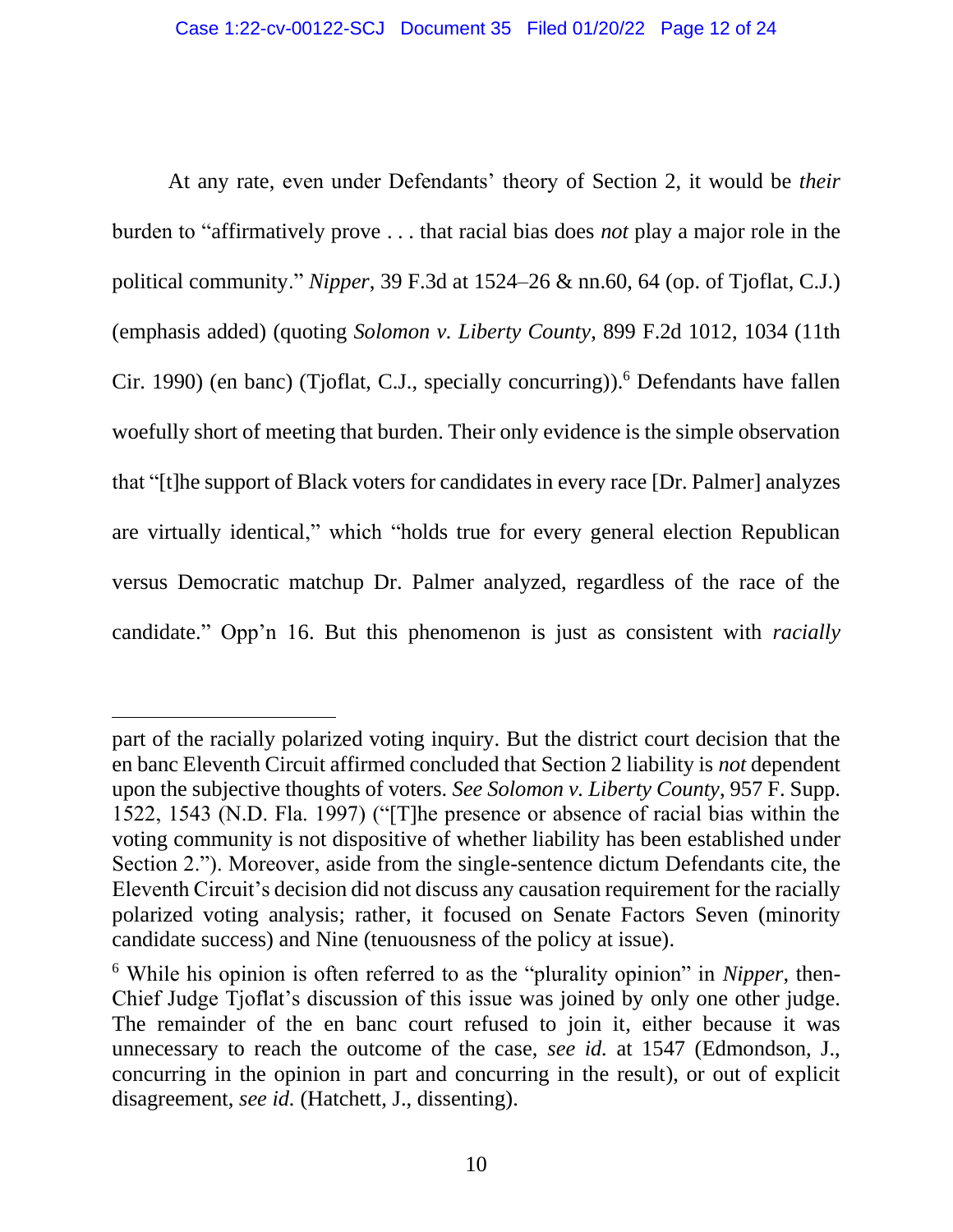polarized voting as *politically* polarized voting. The mere existence of a partisan divide would reveal nothing about *why* Black and white voters support candidates from different parties. At most, "Defendants have raised an interesting possibility that partisanship, not race," is causing Georgia's racially polarized voting; but that is not enough to meet their burden. *Ga. State Conf. of NAACP*, 118 F. Supp. 3d at 1347. And in any event, as Dr. Orville Vernon Burton's supplemental report explains, race—and issues inextricably linked with race—unquestionably contribute to the partisan divide among Black and white voters in Georgia. *See* Second Hawley Decl., Ex. 2. That fact is underscored by the opposing positions the two major parties have taken on issues related to race, as well as the differing views on those issues held by the members of the two parties. *See id.* In short, Defendants have failed to satisfy their own artificially heightened burden.

#### **C. Plaintiffs have shown that the Senate Factors weigh in their favor.**

<span id="page-12-0"></span>Rather than seriously engage with Plaintiffs' evidentiary submissions—or, for that matter, Georgia's undeniable history of racial discrimination, the consequences of which persist today—Defendants mischaracterize cherry-picked pieces of evidence and try to poke holes in Plaintiffs' case. In so doing, they leave the vast majority of Plaintiffs' evidence unrebutted, evidence that proves that, under the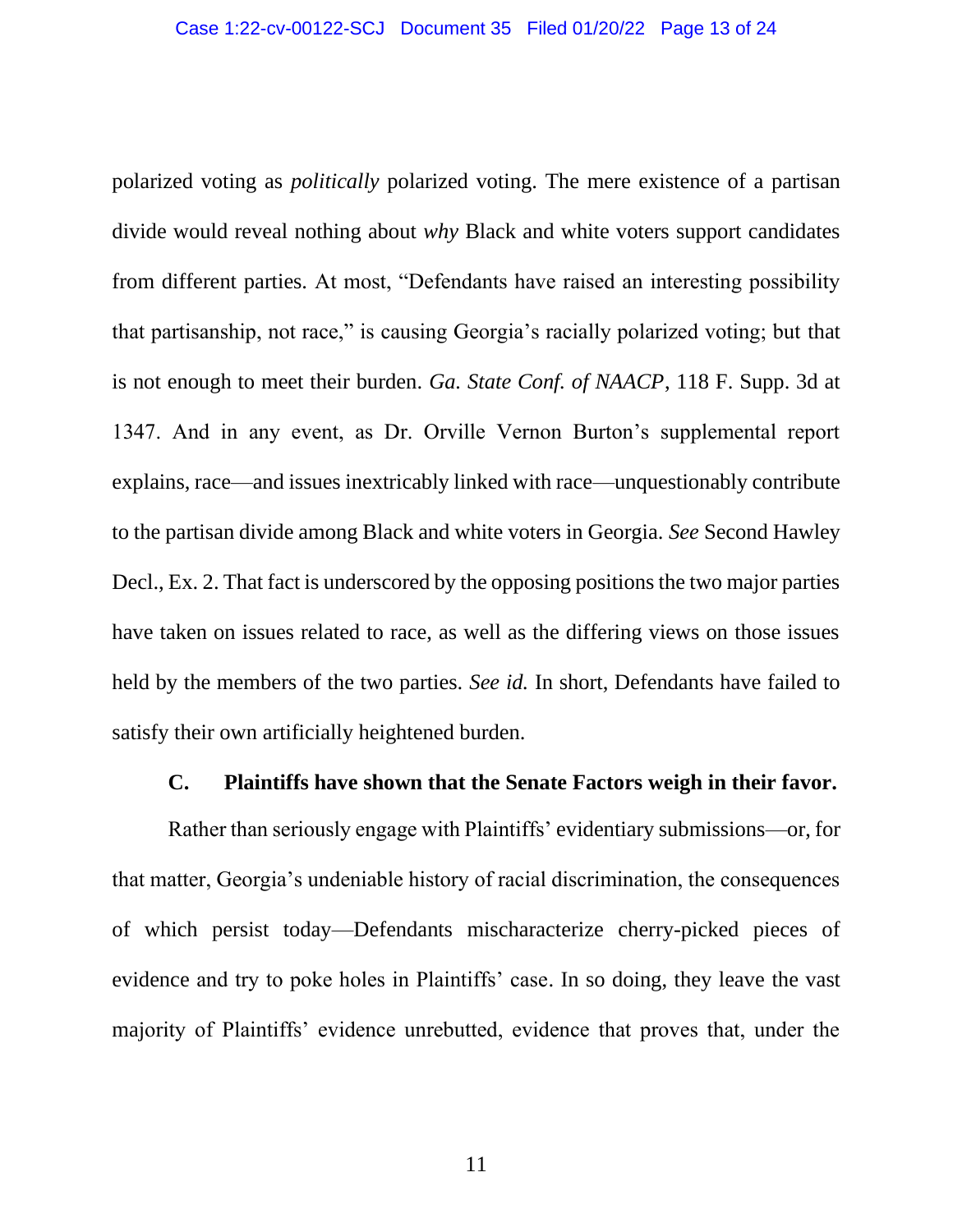totality of circumstances, Georgia's political processes "are not equally open to participation" by members of the state's Black community. 52 U.S.C. § 10301(b).

At the outset, Defendants suggest that "[t]his type of analysis is particularly ill-suited to emergency relief because the totality is generally weighed after significant discovery and a bench trial." Opp'n 19. But while analyzing the totality of circumstances in a Section 2 case is undoubtedly a fact-intensive process, it is certainly compatible with expedited consideration. Contrary to Defendants' intimations, "there is no requirement that any particular number of factors be proved, or that a majority of them point one way or the other." *United States v. Marengo Cnty. Comm'n*, 731 F.2d 1546, 1566 n.33 (11th Cir. 1984) (quoting S. Rep. No. 97- 417, pt. 1, at 29 (1982)). What's more, certain of the Senate Factors—in particular the history of discrimination—are not subject to good-faith dispute. *See, e.g.*, *Wright*, 301 F. Supp. 3d at 1310 ("Georgia's history of discrimination 'has been rehashed so many times that the Court can all but take judicial notice thereof.'" (quoting *Brooks v. State Bd. of Elections*, 848 F. Supp. 1548, 1560 (S.D. Ga. 1994)). And the Eleventh Circuit has made clear that "it will be only the very unusual case in which the plaintiffs can establish the existence of the three *Gingles* [preconditions] but still have failed to establish a violation of § 2 under the totality of the circumstances." *Ga. State Conf. of NAACP*, 775 F.3d at 1342 (quoting *Jenkins v.*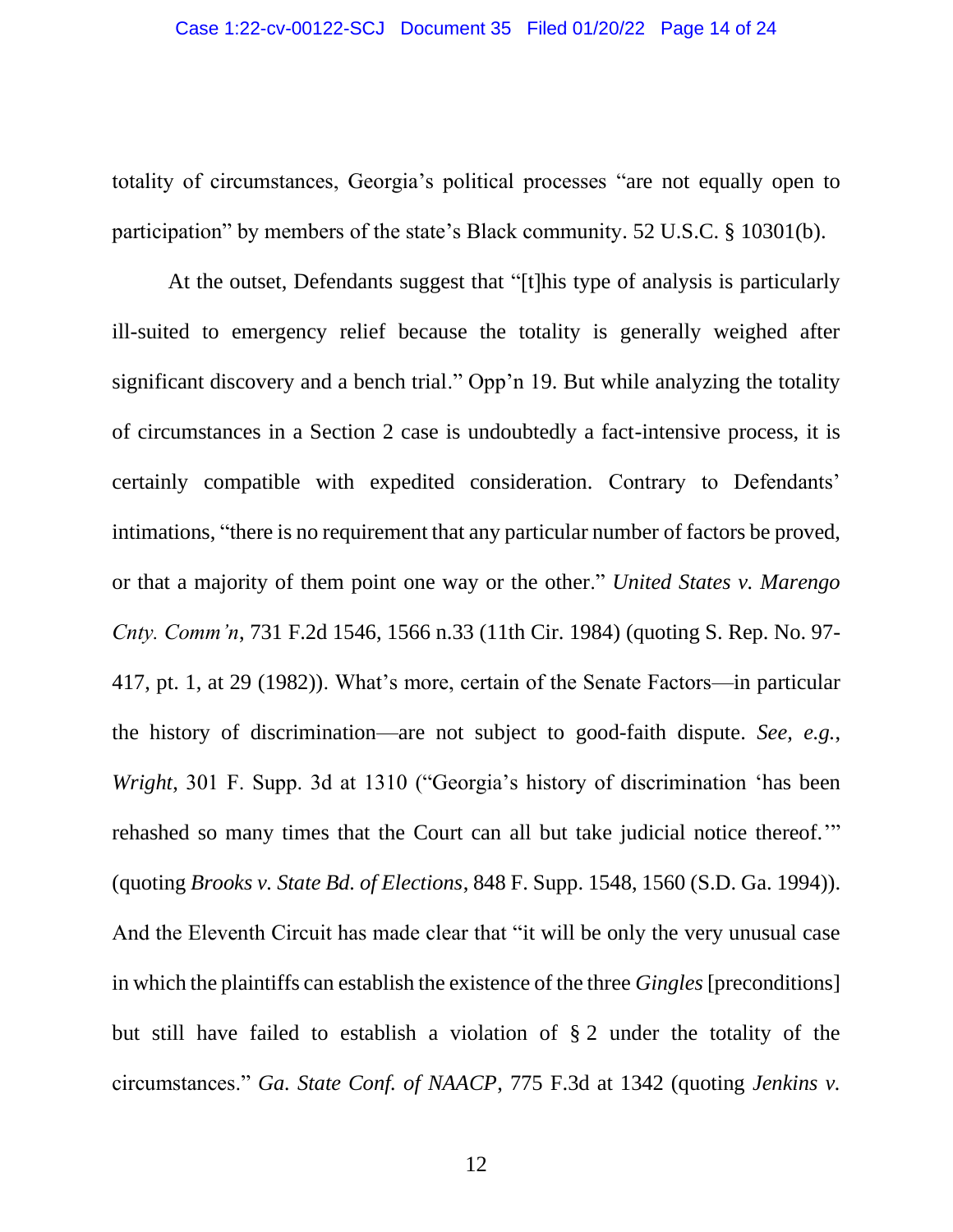*Red Clay Consol. Sch. Dist. Bd. of Educ.*, 4 F.3d 1103, 1135 (3d Cir. 1993)). Accordingly, any suggestion that either Plaintiffs or the Court must engage in the protracted exercise of proving or disproving every Senate Factor misunderstands the legal standard.

The individual pieces of evidence that Defendants flag for scrutiny do not undermine Plaintiffs' case. Both Dr. Burton and the U.S. Supreme Court have noted that the use of majority-vote requirements is meaningful evidence of ongoing efforts to discriminate against minority voters. *See* Ex. 3 at 31, 35; *Gingles*, 478 U.S. at 45. While it is true that Senators Raphael Warnock and Jon Ossoff recently won run-off elections, *see* Opp'n 20, the very recent success of just two candidates cannot refute decades of officially sanctioned discrimination and the tools with which it was effectuated—nor, for that matter, remedy more than a century of underrepresentation by Black officeholders. *Cf. Gingles*, 478 U.S. at 75 ("[P]roof that some minority candidates have been elected does not foreclose a § 2 claim."). And the fact that the General Assembly has "*stud[ied]*" the pregnancy-related mortality rate certainly does not demonstrate that the State has responsively remedied an issue that disproportionately affects Black Georgians. Opp'n 21 (emphasis added).

Defendants also boldly suggest that Plaintiffs' voluminous evidence of racial appeals in political campaigns from the past five years "hardly indicates racism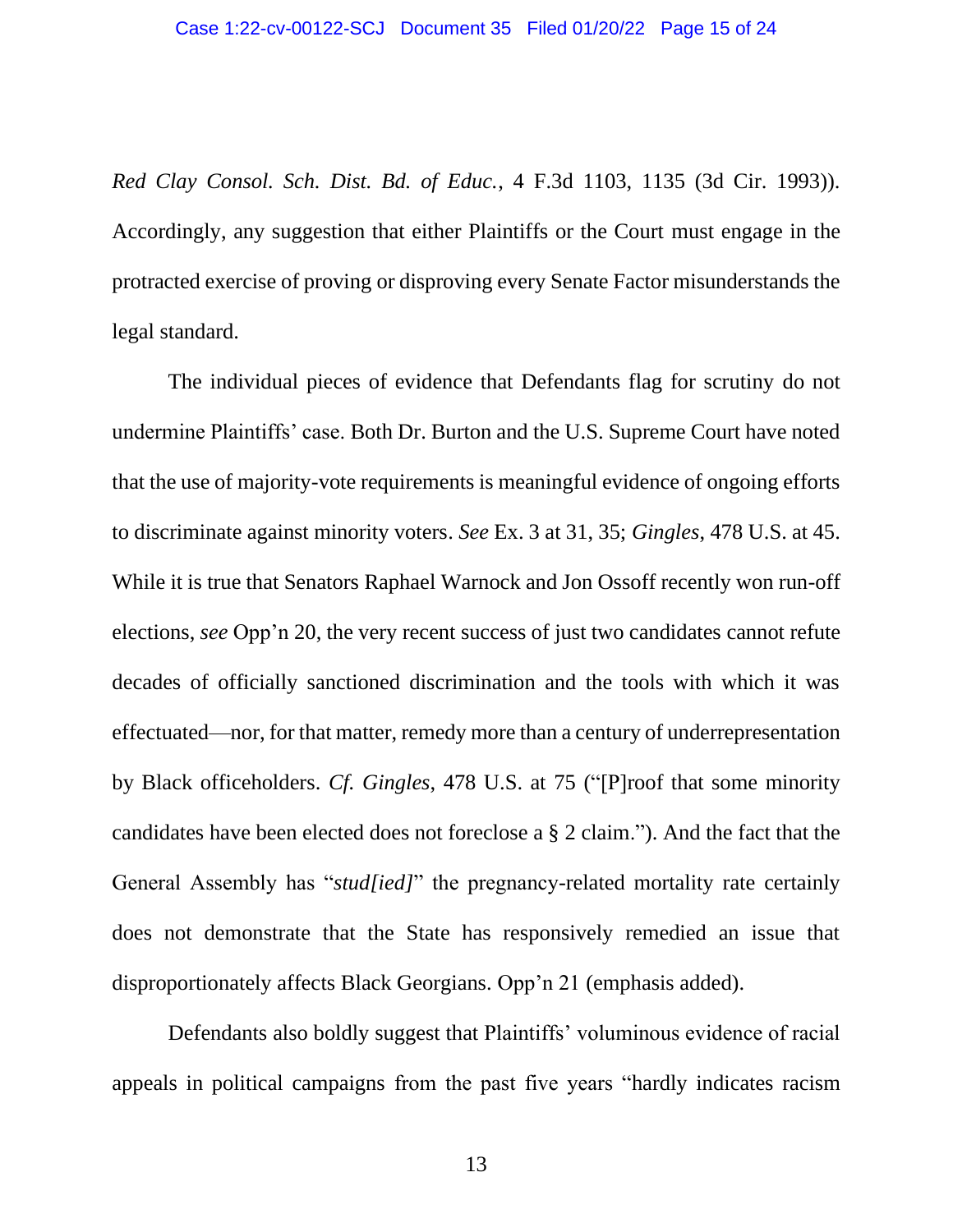permeates Georgia political campaigns," and that "Herschel Walker's widely reported frontrunner status as the Republican nominee for U.S. Senate *would tend to indicate a lack of racism in Georgia politics*." Opp'n 20 (emphasis added) (footnote omitted). As Defendants themselves note, consideration of the Senate Factors requires "an 'intensely local appraisal' of the facts in the local jurisdiction." *Id.* at 19 (quoting *White v. Regester*, 412 U.S. 755, 769 (1973)). A fair, thorough appraisal of Georgia's political and demographic history—informed by both local experience and Plaintiffs' unrebutted evidence of historic and recent racial discrimination, markedly polarized voting, glaring socioeconomic disparities between Black and white Georgians, and sustained official indifference to the same—will certainly belie Defendants' risibly rose-colored assessment.

Ultimately, it is simply disingenuous to suggest that "Plaintiffs [] offer scant evidence for many of the factors." *Id.* at 20. Four experts and dozens of accompanying exhibits prove that SB 1EX and HB 1EX have the effect of diluting the votes of Black Georgians. Defendants have shown nothing to the contrary.

### <span id="page-15-0"></span>**II. The remaining preliminary injunction factors weigh in favor of relief.**

Defendants apparently do not dispute that Plaintiffs and other Black Georgians will suffer irreparable harm if SB 1EX and HB 1EX violate Section 2. *See* Opp'n 21. This is a sensible concession. Because vote dilution is clearly a harm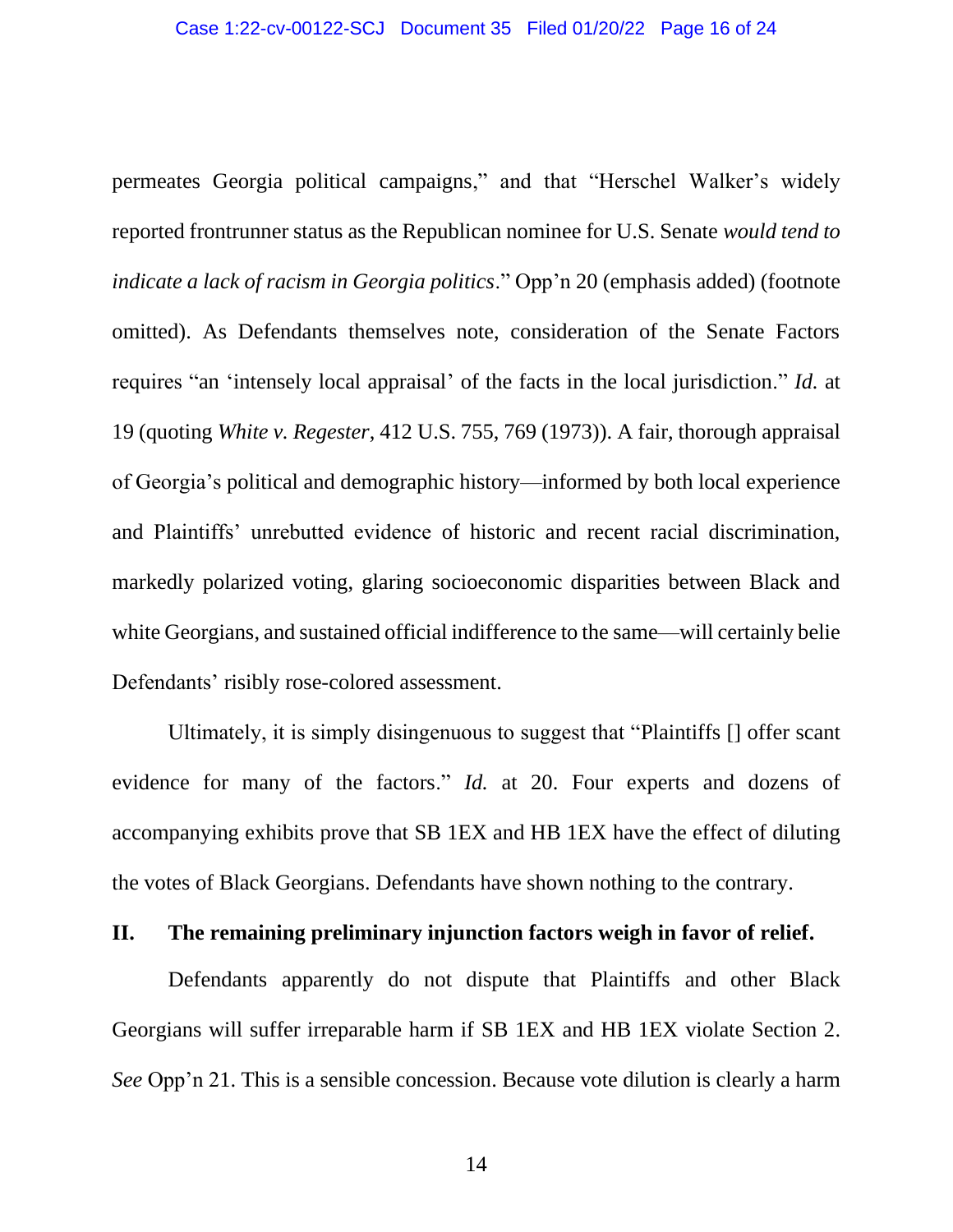for which no court can provide retrospective relief, "plaintiffs seeking preliminary injunctive relief under section 2 'should not be and are not required to make the usual showing of irreparable injury as a prerequisite to relief; rather, such injury is presumed by law.'" *Dillard v. Crenshaw County*, 640 F. Supp. 1347, 1363 (M.D. Ala. 1986) (quoting *Harris v. Graddick*, 593 F. Supp. 128, 135 (M.D. Ala. 1984)); *see also Ga. State Conf. of NAACP*, 118 F. Supp. 3d at 1347 (finding that impending Section 2 violation would impose irreparable harm). Defendants' suggestion that vindicating Plaintiffs' and other Black voters' fundamental rights is not in the public interest, *see* Opp'n 22, cannot be squared with controlling law instructing that "cautious protection of . . . franchise-related rights is without question in the public interest." *Charles H. Wesley Educ. Found., Inc. v. Cox*, 408 F.3d 1349, 1355 (11th Cir. 2005).

Whatever inefficiencies a preliminary injunction might cause to Georgia's election administration, *see* Opp'n 22–24, do not remotely outweigh the irreparable vote-dilution harm that Plaintiffs and other Black Georgians will face if SB 1EX and HB 1EX are used in the 2022 legislative elections. As an initial matter, Defendants' timing-related concerns ring hollow in light of the State's unclean hands. As Defendants note, the General Assembly passed SB 1EX and HB 1EX on November 22, 2021. Opp'n 3–4. And yet even though time was of the essence, Governor Brian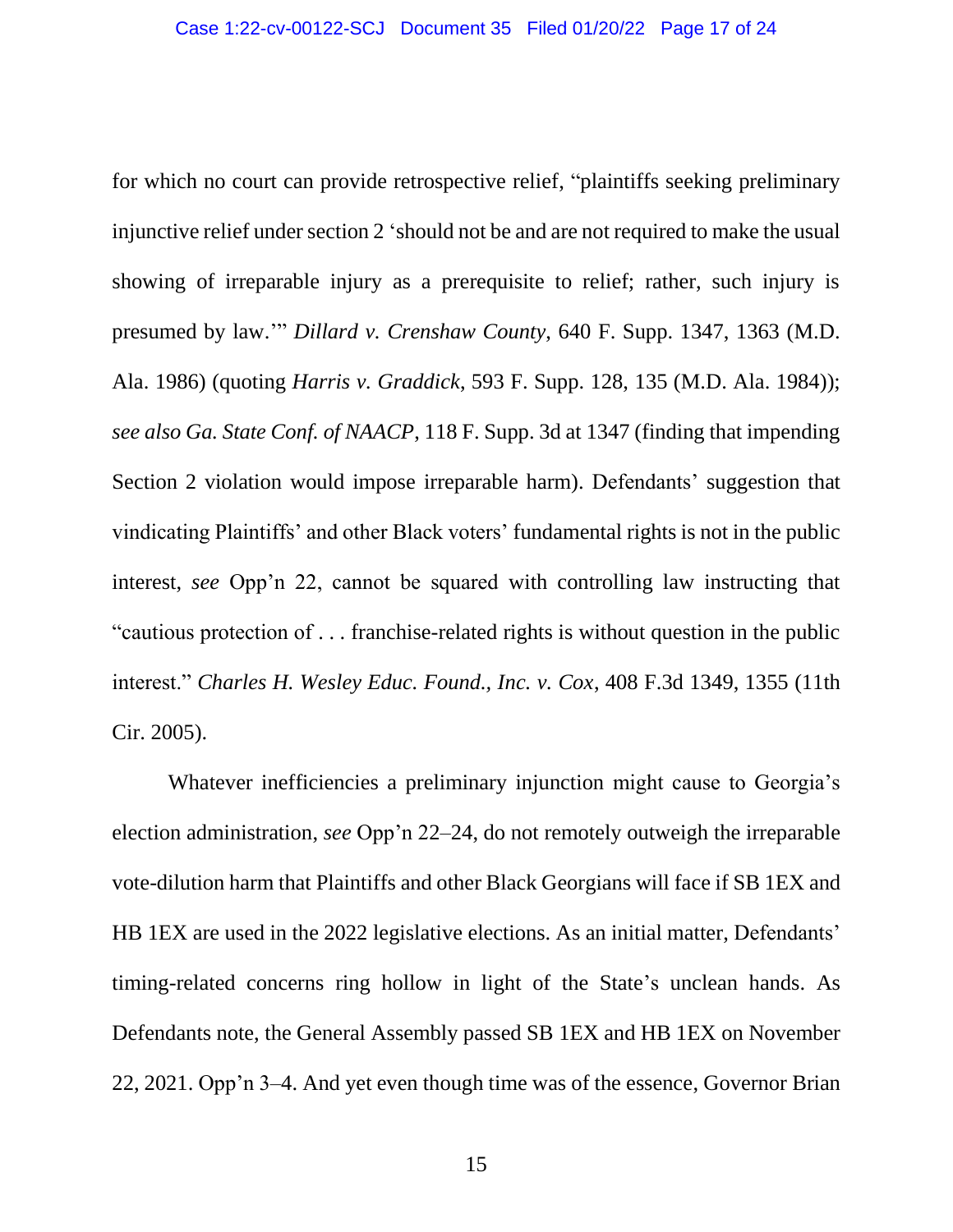#### Case 1:22-cv-00122-SCJ Document 35 Filed 01/20/22 Page 18 of 24

Kemp waited *more than a month* to finally sign the new plans into law, significantly delaying Plaintiffs' ability to file this suit and seek preliminary injunctive relief. *See* Ex. 20. Countenancing these acts of gamesmanship and Defendants' related arguments would create a perverse incentive for states around the country: evade timely judicial review of new redistricting plans simply by delaying enactment until it is too late for courts to intervene.

Even if the State's hands were clean, Defendants offer no convincing reason why this Court should not vindicate Plaintiffs' and other Black Georgians' fundamental right to vote ahead of the 2022 elections. The candidate qualification period does not even begin until March, and the primary election is not scheduled until the end of May. *See* Ex. 46. The Secretary of State's suggestion that counties complete their voter-to-district allocations by February 18, Opp'n 23, is tied to the candidate qualification period. *See id.*, Ex. B at Ex. 2 (letter to counties suggesting changes by February 18 "for qualifying to occur the week of March 7"). Thus, if this Court finds it necessary to give counties more time to complete that process, it could delay the candidate qualification period *without* needing to adjust the primary election date. *See Sixty-Seventh Minn. State Senate v. Beens*, 406 U.S. 187, 201 n.11 (1972) (per curiam) (federal courts "ha[ve] the power appropriately to extend the time limitations [set by election calendars] imposed by state law"); *Larios v. Cox*,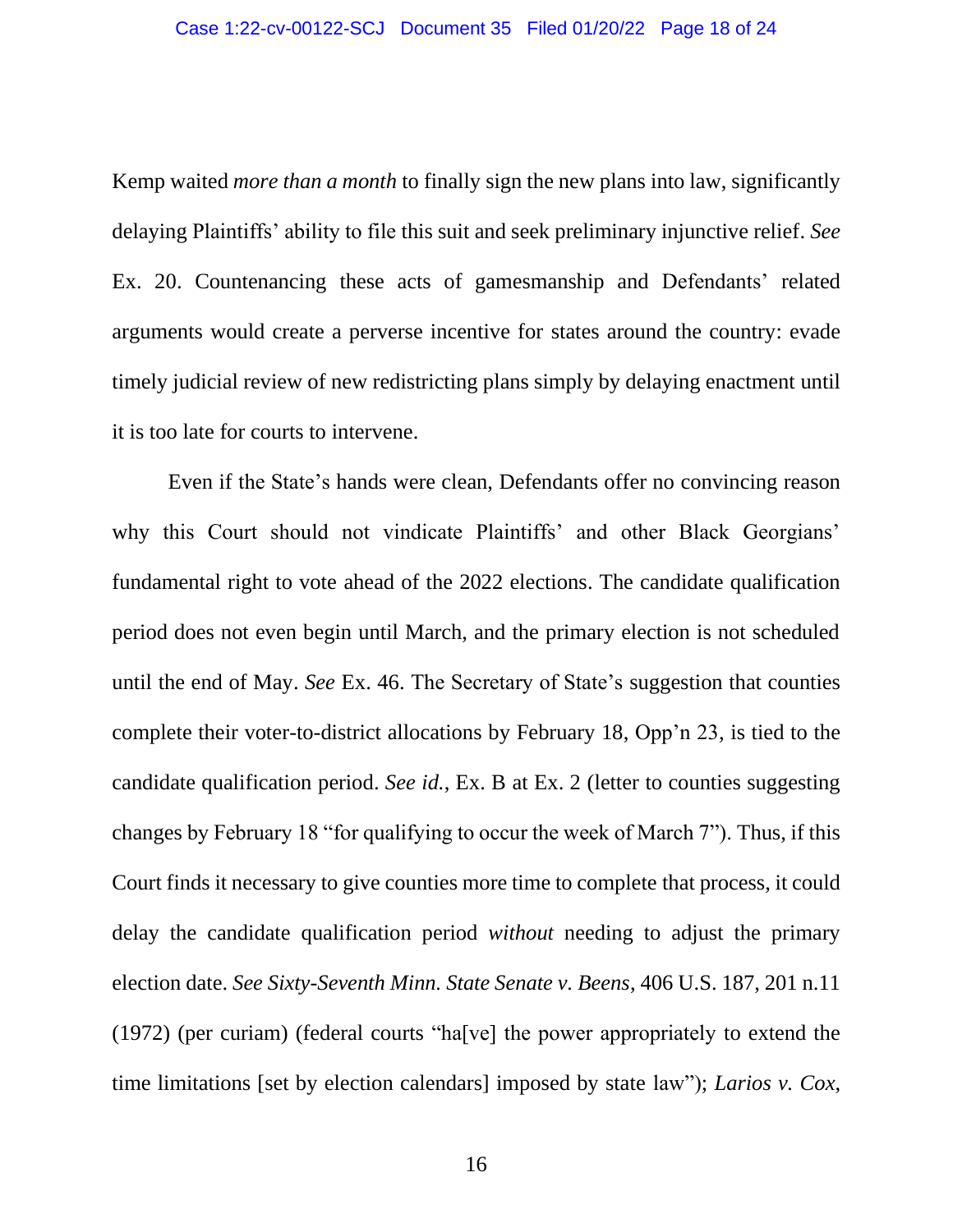305 F. Supp. 2d 1335, 1343 (N.D. Ga. 2004) (per curiam) (three-judge court) (ordering that new statewide maps be drawn in time for upcoming primary election).

Nothing proposed or requested by Plaintiffs would prevent the Court from giving the General Assembly (now in session) the opportunity to draw new State Senate and House plans in the first instance. *Cf.* Opp'n 24. If the Court invalidated SB 1EX and HB 1EX under Section 2, then the General Assembly would have clear direction as to what must be done to remedy the legislative maps' flaws. Consistent with the practice of other courts in recent cases, this Court would need to give the General Assembly mere weeks to craft remedial plans. *See League of Women Voters of Ohio v. Ohio Redistricting Comm'n*, Nos. 2021-1193, 2021-1198, 2021-1210, 2022 WL 110261, at \*28 (Ohio Jan. 12, 2022) (providing ten days for redistricting body to adopt new legislative plans); *Harris v. McCrory*, 159 F. Supp. 3d 600, 627 (M.D.N.C. 2016) (providing 14 days for legislature to adopt new congressional plan, starting on February 5 of election year); *Larios v. Cox*, 300 F. Supp. 2d 1320, 1357 (N.D. Ga. 2004) (per curiam) (three-judge court) (providing two-and-a-half weeks for General Assembly to adopt new legislative plans, starting on February 10 of election year).

Neither case on which Defendants rely counsels otherwise. *See* Opp'n 22–23. In *Favors v. Cuomo*, the plaintiffs sought a preliminary injunction in *April* of an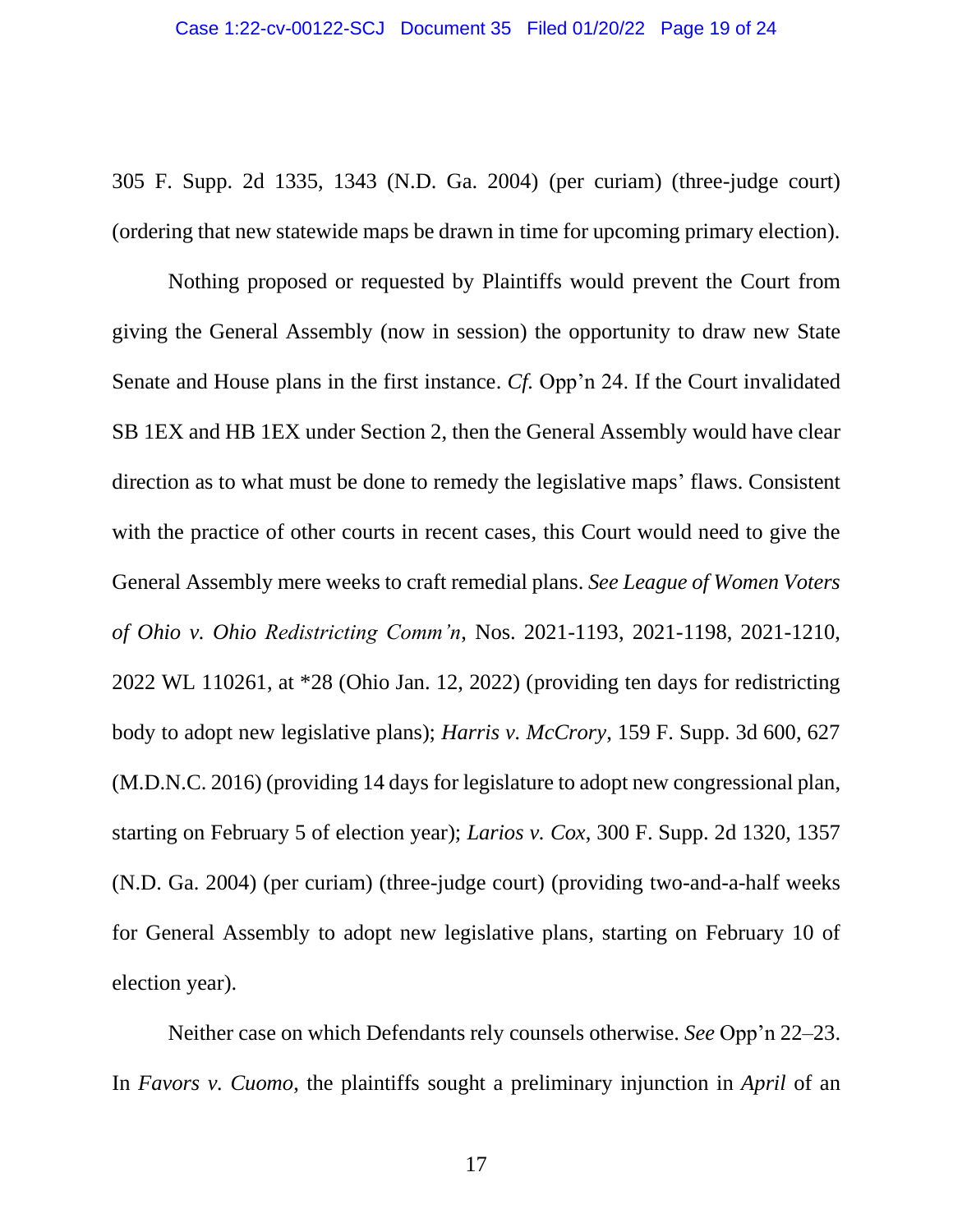election year, *see* 881 F. Supp. 2d 356, 362 (E.D.N.Y. 2012) (three-judge court) more than three months later than Plaintiffs' motion here. *Purcell v. Gonzalez*, 549 U.S. 1 (2006) (per curiam), is even less applicable. There, the Supreme Court worried that a *last-minute* injunction against a voter-identification law would "result in voter confusion and consequent incentive to remain away from the polls." *Id.* at 4–5. But this litigation does not impact whether a given voter can *cast* a ballot; it impacts only the candidates listed on their ballot. Defendants' hyperbolic claim that relief would result in "outright disenfranchisement," Opp'n 25, is entirely baseless.

The equitable considerations in this case are clear. Plaintiffs and other Black Georgians will suffer irreparable harm if required to vote under the new legislative maps drawn by SB 1EX and HB 1EX. The Court has ample time to remedy the Section 2 violations without interrupting this year's midterms, especially given that the candidate qualification period does begin until March 7 and the primary is not scheduled until May 24. And Defendants' concerns about timing ultimately stem from the State's own actions to evade timely judicial review.

#### **CONCLUSION**

<span id="page-19-0"></span>For the foregoing reasons, Plaintiffs request that the Court preliminarily enjoin implementation of SB 1EX and HB 1EX and ensure the creation of two additional majority-Black State Senate districts in the southern Atlanta metropolitan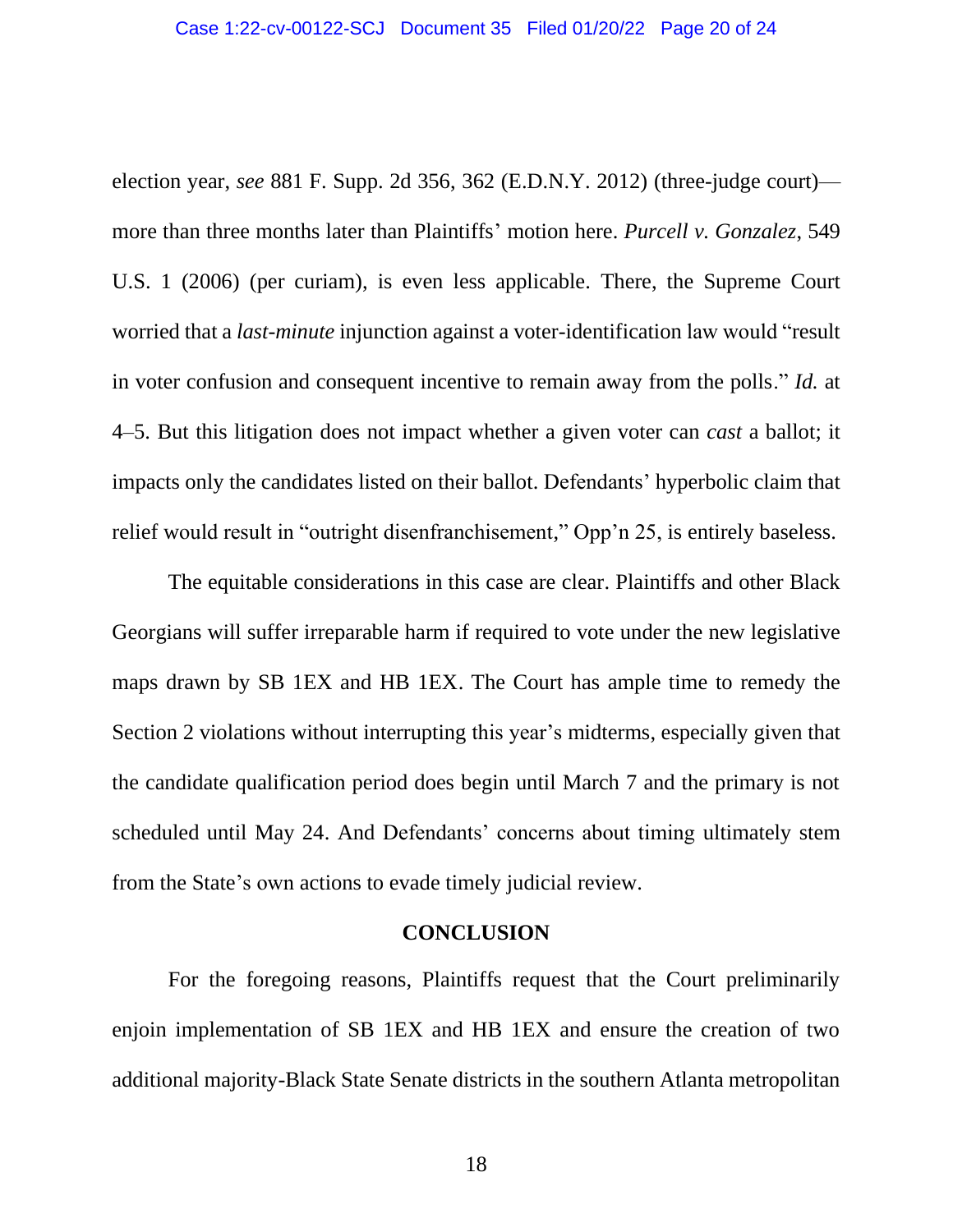area, one additional majority-Black State Senate district in the central Georgia Black Belt region, two additional majority-Black House districts in the southern Atlanta metropolitan area, one additional majority-Black House district in the western Atlanta metropolitan area, and two additional majority-Black House districts in the Black Belt, anchored in Bibb County.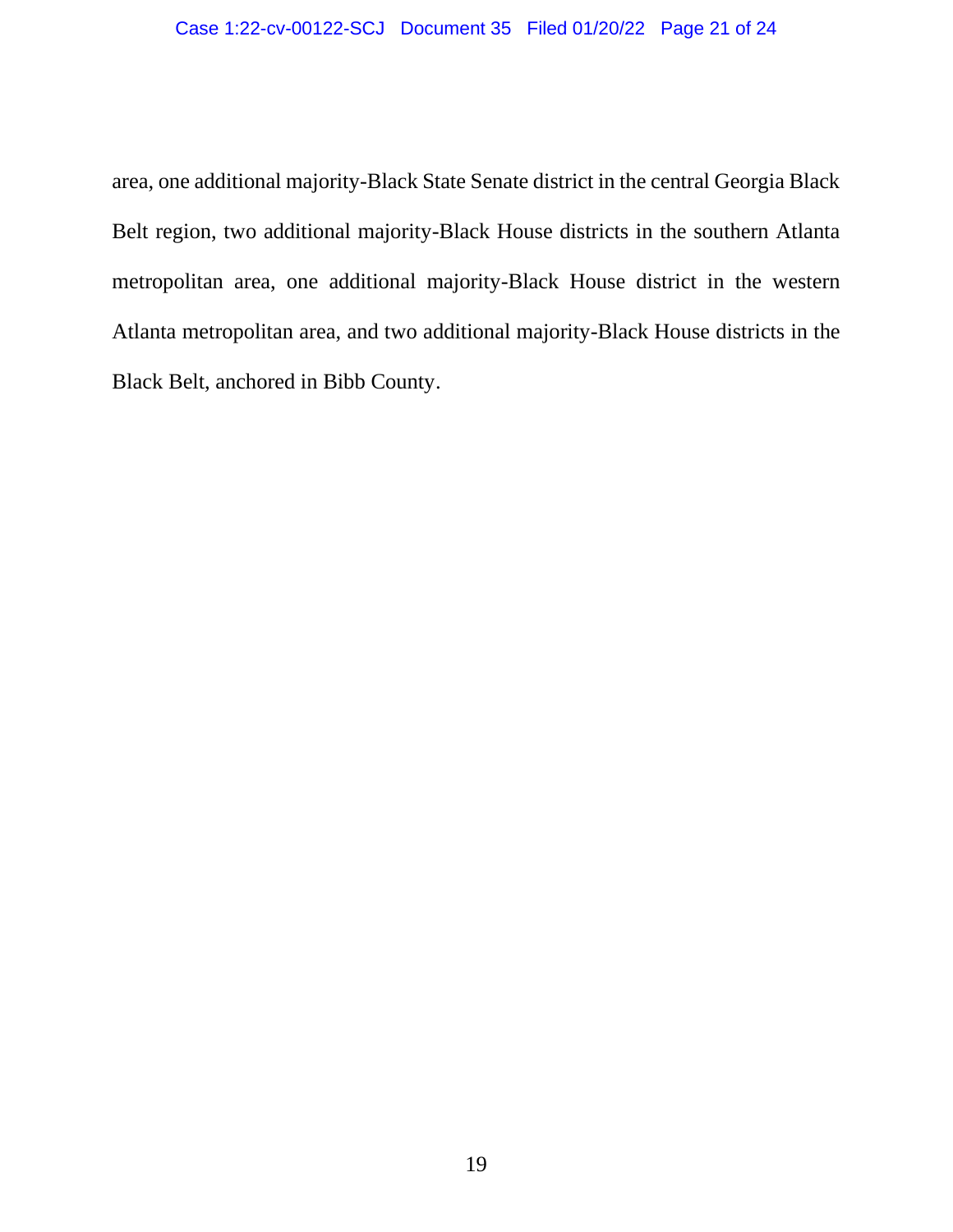Dated: January 20, 2022 Respectfully submitted,

### By: **Adam M. Sparks**

Joyce Gist Lewis Georgia Bar No. 296261 Adam M. Sparks Georgia Bar No. 341578 **KREVOLIN & HORST, LLC**

One Atlantic Center 1201 West Peachtree Street, NW, Suite 3250 Atlanta, Georgia 30309 Telephone: (404) 888-9700 Facsimile: (404) 888-9577 Email: JLewis@khlawfirm.com Email: Sparks@khlawfirm.com

## Kevin J. Hamilton\* **PERKINS COIE LLP**

1201 Third Avenue, Suite 4900 Seattle, Washington 98101 Phone: (206) 359-8000 Facsimile: (206) 359-9000 Email: KHamilton@perkinscoie.com

Abha Khanna\* Jonathan P. Hawley\* **ELIAS LAW GROUP LLP** 1700 Seventh Avenue, Suite 2100 Seattle, Washington 98101 Phone: (206) 656-0177 Facsimile: (206) 656-0180 Email: AKhanna@elias.law Email: JHawley@elias.law

Daniel C. Osher\*\* Christina A. Ford\* Graham W. White\*\* Michael B. Jones Georgia Bar No. 721264 **ELIAS LAW GROUP LLP** 10 G Street NE, Suite 600 Washington, D.C. 20002 Phone: (202) 968-4490 Facsimile: (202) 968-4498 Email: DOsher@elias.law Email: CFord@elias.law Email: GWhite@elias.law Email: MJones@elias.law

## *Counsel for Plaintiffs*

\*Admitted *pro hac vice* \*\**Pro hac vice* application pending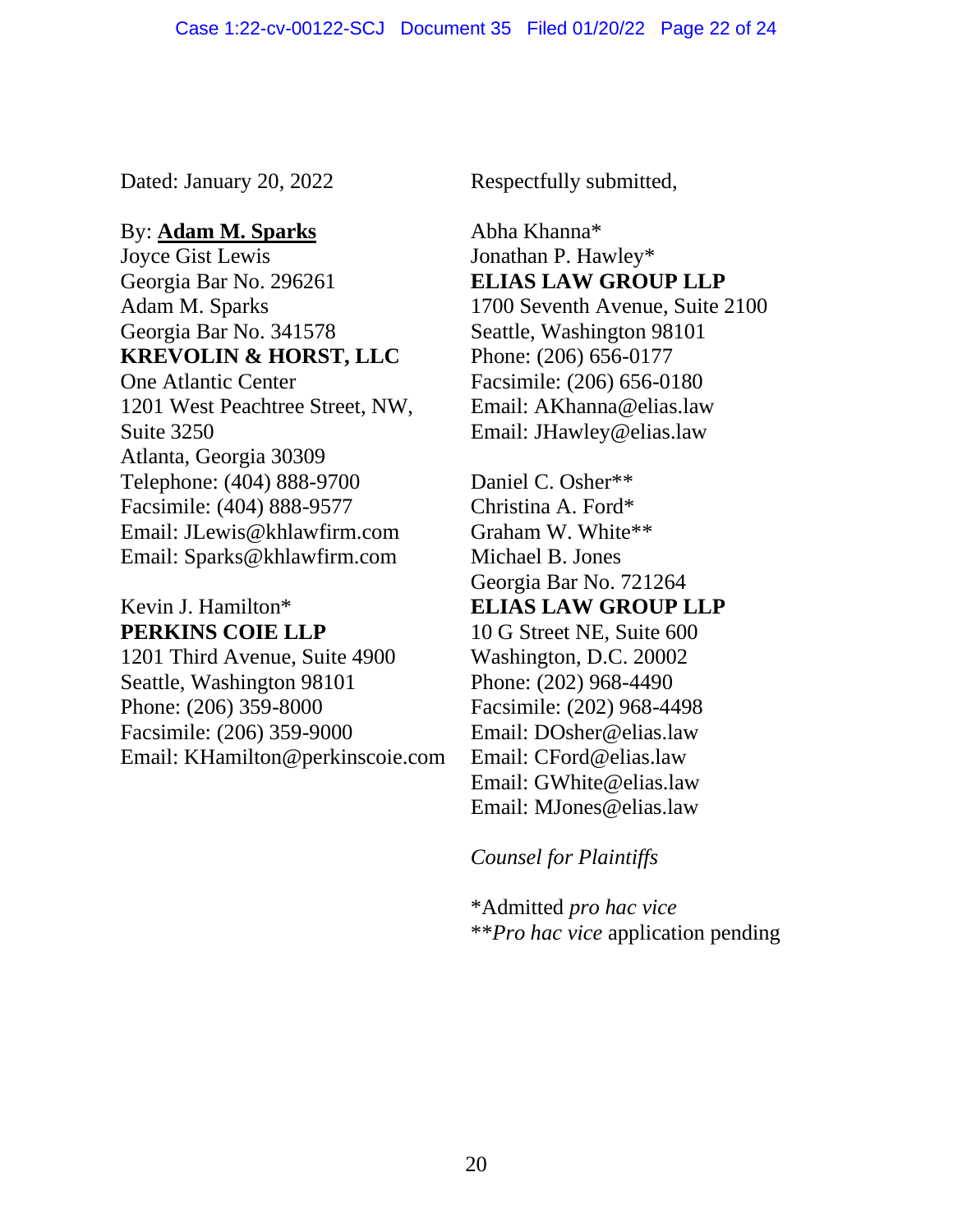### **CERTIFICATE OF COMPLIANCE**

I hereby certify that the foregoing Plaintiffs' Reply in Support of Motion for Preliminary Injunction has been prepared in accordance with the font type and margin requirements of LR 5.1, NDGa, using font type of Times New Roman and a point size of 14.

Dated: January 20, 2022 **Adam M. Sparks**

*Counsel for Plaintiffs*